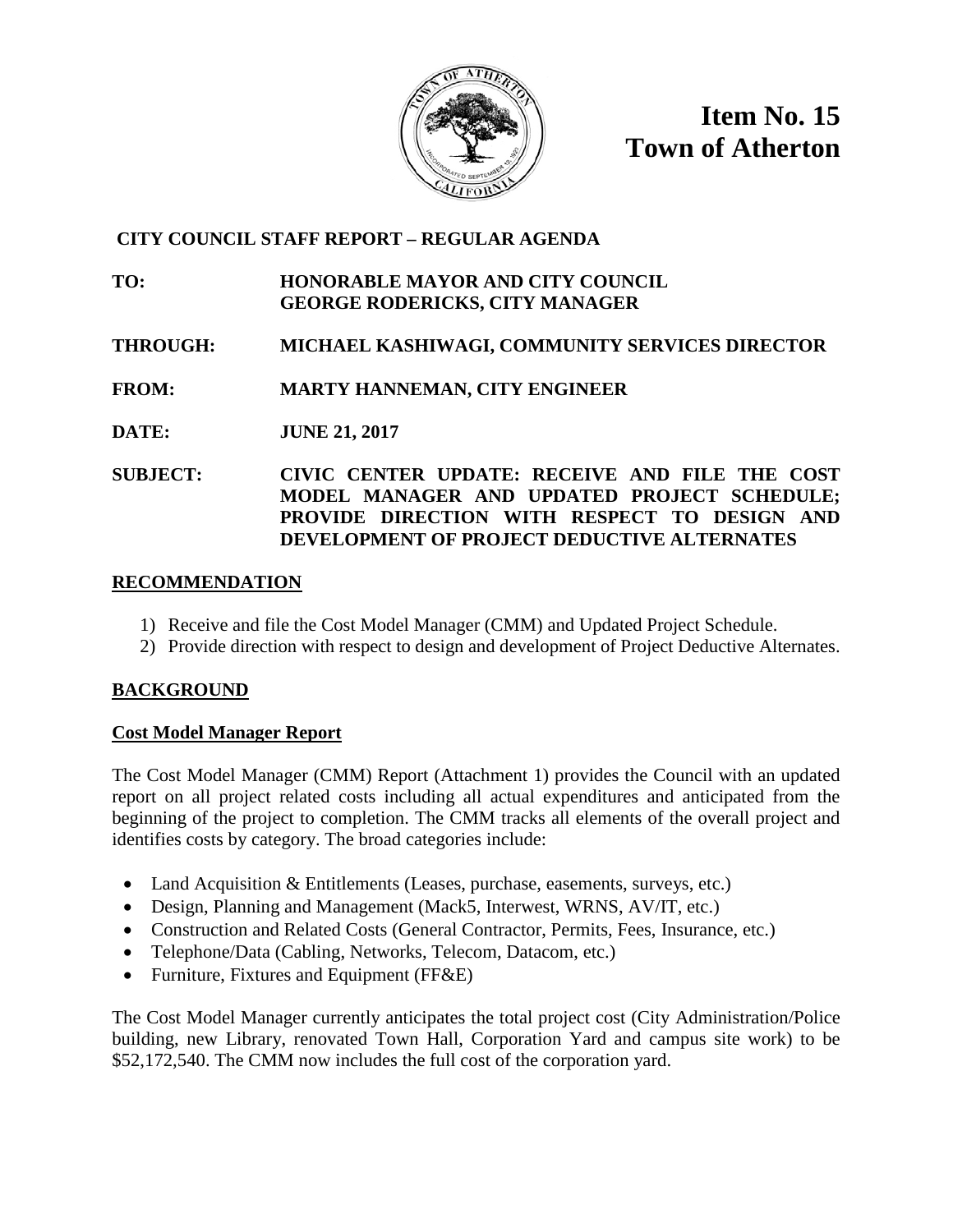### **Civic Center Project Monthly Status Report June 21, 2017 Page** 2 **of** 4

The Council-directed add alternates are not included in the CMM but will be incorporated as the project moves forward and add alternates are selected. The CMM provides an "all in" view of the project. The project is in the Construction Documents. Funding from Atherton Now and other authorized project funding sources are sufficient to complete the current Construction Documents Phase.

It is important to note that the CMM total project cost includes numerous built-in project contingency amounts to address future potential project change orders, design changes, costs escalation and other issues that might arise. Some of these contingencies will be used and some will be reduced or eliminated based on project need and work. The contingencies in the project Cost Model Manager are percentage based and change as the model is adjusted; however, as the project moves forward and the numbers in the model become more defined, Mack5 will reduce the contingency amounts. The total cost within the CMM includes \$3.82 million in project contingencies (7%).

### **Value Engineering**

There are still project unknowns and we are currently working through a preliminary value engineering process that may recommend bid alternates that can reduce costs to the project, if needed. These potential bid alternates will result in a design change that will need to be made prior to the bid process so that the bidders can bid on the alternate. The Project Management Committee, a subcommittee of the CCAC, has come up with a preliminary list of potential "deducts" that can be included in the bid that would reduce the project cost (Attachment 2).

*Direction is needed from the City Council on these items.* 

### **Request for Qualifications**

Staff is currently in the process of prequalifying all General Contractors for the Town Center Project. On May 1, 2017 a Request for Qualifications (RFQ) was posted on the town web site at<http://www.ci.atherton.ca.us/bids.aspx?bidID=48> and over the past several weeks staff has been soliciting numerous contractors to submit a proposal. The RFQ process will create a pool of prequalified General Contractors from which to solicit bids for the construction of the Town Center project. Only firms selected for pre-qualification will be given the opportunity to submit bids for the construction of the project. A panel will review statements of qualifications (SOQ's) submitted from all interested contractors, which are due on June 29, 2017 and based on evaluation criteria contained in the RFQ provide recommendations to the City Council on July 19, 2017. A nonmandatory pre-bid meeting was held on Wednesday May 31, 2017, at the Town Hall Chambers. Six contractors attended the meeting.

### **Project Schedule**

The updated Mack5 Project Schedule (Attachment 3) indicates that the project is currently in the Construction Documents (CD's) phase and is on schedule to issue documents for bid in January 2018.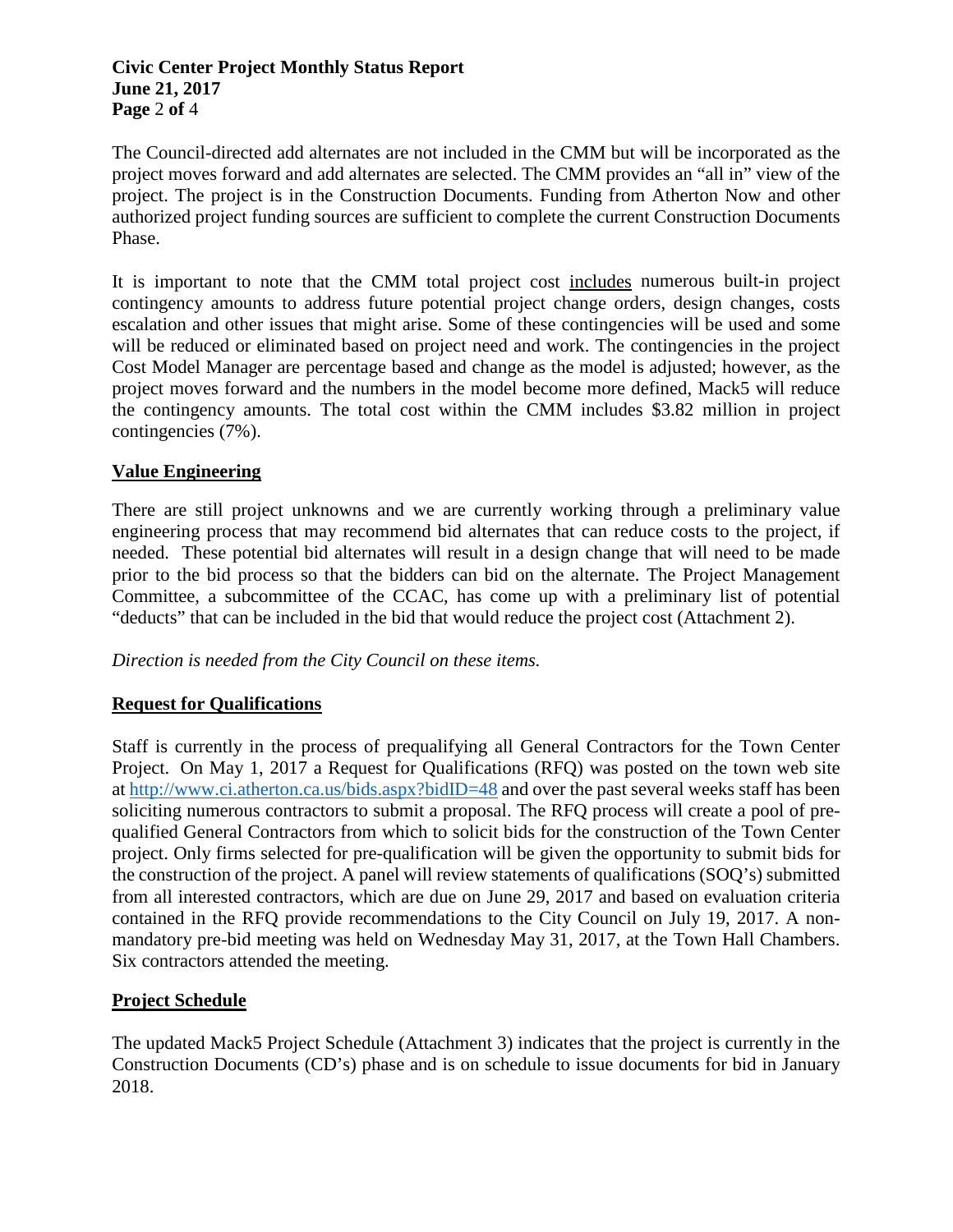### **Civic Center Project Monthly Status Report June 21, 2017 Page** 3 **of** 4

### **Project Funding**

Atherton Now's Monthly Fundraising Update is attached (Attachment 4). Atherton Now has sufficient contributions to allow the project to move through all design phases. Atherton Now maintains a public website at http://atherton-now.org/ that provides information on the project, a project video, and information on the campaign status.

### **POLICY ISSUES**

There are no policy issues associated with this report.

### **FISCAL IMPACT**

Attachment 5 is a summary of the project finances via the Monthly Budget Summary.

### **PUBLIC NOTICE**

Public notification was achieved by posting the agenda, with this agenda item being listed, at least 72 hours prior to the meeting in print and electronically. Information about the project is also disseminated via the Town's electronic News Flash and Atherton Online. There are approximately 1,200 subscribers to the Town's electronic News Flash publications. Subscribers include residents as well as stakeholders – to include, but be not limited to, media outlets, school districts, Menlo Park Fire District, service provides (water, power, and sewer), and regional elected officials. The Town maintains an active and up to date Project Website at [http://ca](http://ca-atherton.civicplus.com/index.aspx?NID=290)[atherton.civicplus.com/index.aspx?NID=290](http://ca-atherton.civicplus.com/index.aspx?NID=290)

### **ATTACHMENTS**

Attachment 1: Cost Model Manager 5-25-17 Report

Attachment 2: PMC Recommendations 5-31-17

Attachment 3: Project Schedule 6-5-17

Attachment 4: Atherton NOW Monthly Report-April 2017

Attachment 5: Monthly Budget Summary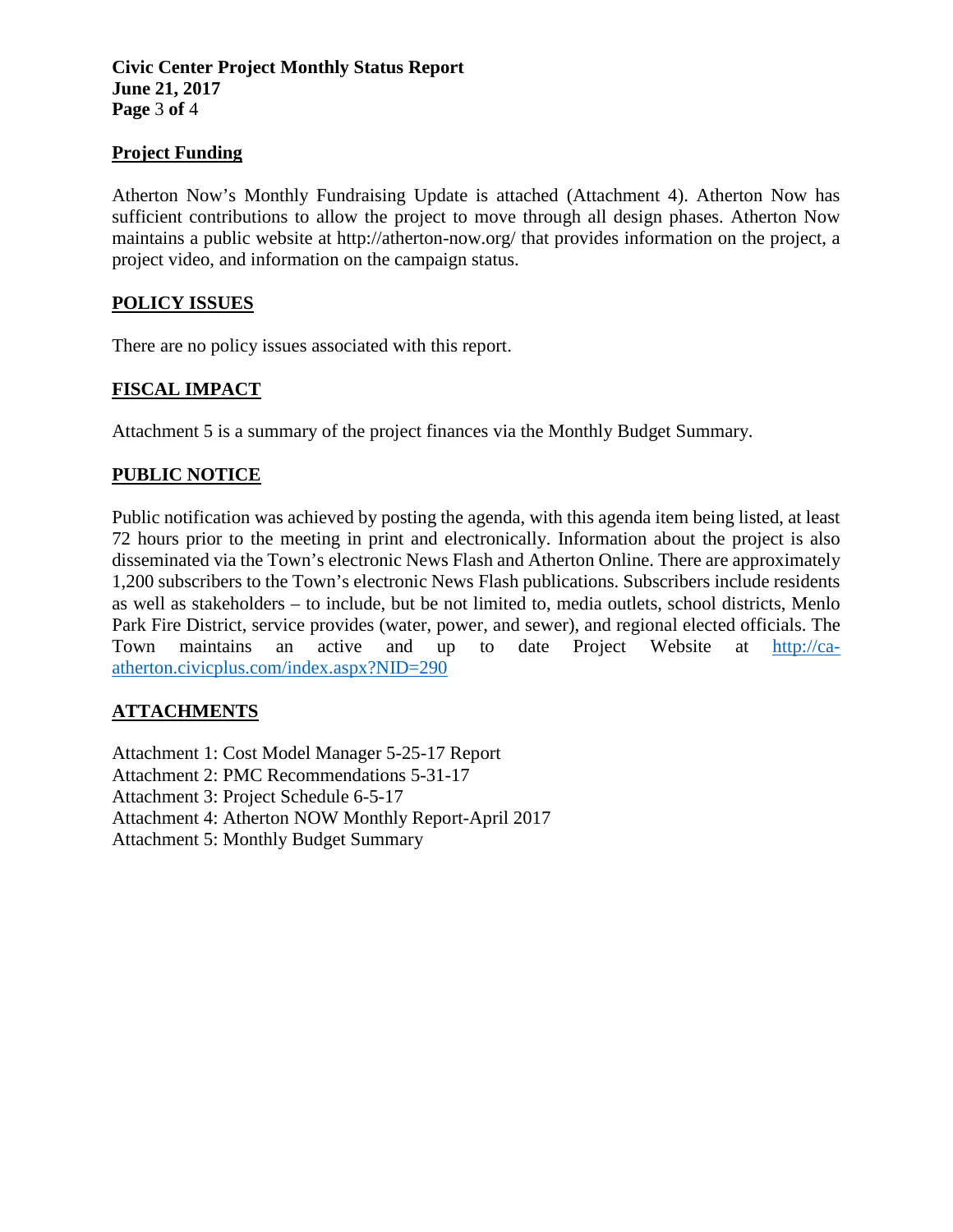### **Civic Center Project Monthly Status Report June 21, 2017 Page** 4 **of** 4

# Attachment 5

# Monthly Budget Summary

| <b>Fund Allocations</b>                    | <b>Library</b><br><b>Fund</b> | <b>Building</b><br><b>Facilities</b><br><b>Fund</b> | <b>General Fund</b> | <b>Civic Center</b><br><b>Donations</b> | <b>Total</b> |
|--------------------------------------------|-------------------------------|-----------------------------------------------------|---------------------|-----------------------------------------|--------------|
| <b>FY 16-17 Budget</b>                     | \$946,500                     | \$594,000                                           | \$354,000           | \$1,535,000                             | \$3,429,500  |
| <b>Design Amendments</b>                   | \$293,922                     | \$90,437                                            | \$527,500           | \$746,108                               | \$1,130,467  |
|                                            | \$1,240,422                   | \$684,437                                           | \$881,500           | \$2,281,108                             | \$5,087,467  |
|                                            |                               |                                                     |                     |                                         |              |
| <b>Expenditures to Date</b>                |                               |                                                     |                     |                                         |              |
| <b>Design</b>                              | \$660,400                     | \$142,674                                           | \$556,789           | \$1,668,000                             | \$2,471,074  |
| <b>Project Management</b>                  | \$152,251                     | \$142,188                                           | \$7,201             | \$269,685                               | \$527,799    |
| <b>Geo-Tech/Environmental</b>              | \$47,259                      | \$91,321                                            | \$24,009            | \$0                                     | \$162,589    |
| <b>Totals</b>                              | \$859,910                     | \$376,183                                           | \$587,996           | \$1,937,685                             | \$3,761,775  |
|                                            |                               |                                                     |                     |                                         |              |
| <b>Remaining</b><br><b>FY 17-16 Budget</b> | \$380,511                     | \$308,254                                           | \$293,504           | \$343,423                               | \$1,325,692  |

| <b>Atherton Now Cash Donations (Received)</b> | <b>Amount</b> |
|-----------------------------------------------|---------------|
| Master Plan & Conceptual Design Phases 1 &    | \$250,457     |
| 2                                             |               |
| <b>Schematic Design Phase 3</b>               | \$200,838     |
| <b>Design Development</b>                     | \$506,870     |
| <b>Construction Documents Phase</b>           | \$783,026     |
| <b>Total Contributions to Date</b>            | \$1,741,191   |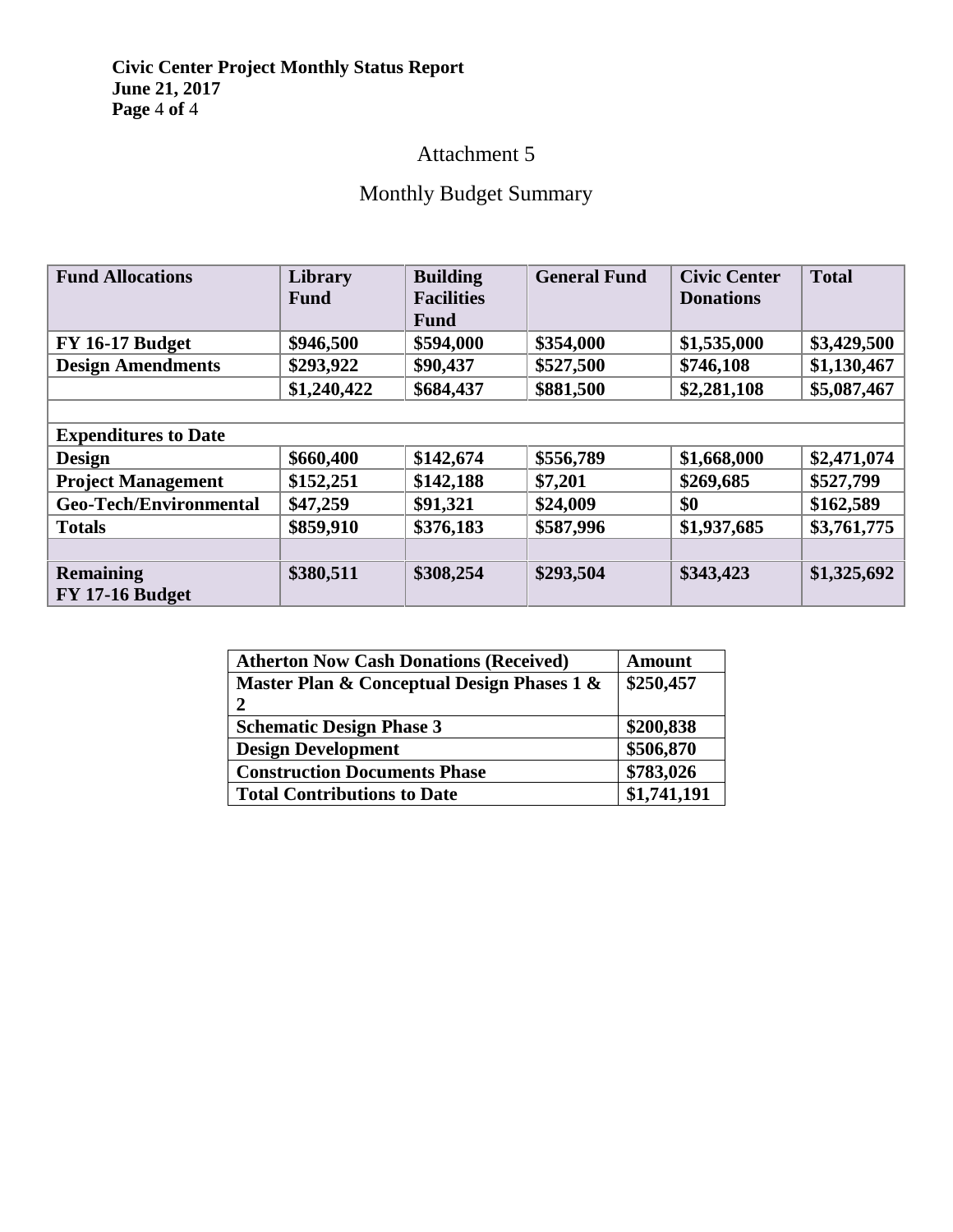| <b>M5 14443</b> | <b>Atherton Civic Center</b> |
|-----------------|------------------------------|
| May 25, 2017    |                              |
|                 |                              |



| <b>SUMMARY</b>                        | Anticipated<br>Cost (AC)<br>25-May-17 | $%$ of<br>Anticipated<br>Cost | Anticipated<br>Cost (AC)<br>$$/$ GSF | <b>Comments</b>                                                                        |
|---------------------------------------|---------------------------------------|-------------------------------|--------------------------------------|----------------------------------------------------------------------------------------|
| Land Acqusition & Entitlements        | \$344,483                             | 1%                            |                                      | \$8.38 EIR, Hazmat study, Underground Utility Survey, Topo and Alta Survey             |
| Design, Planning and Management       | \$6,006,153                           | 12%                           |                                      | \$146.17 Architect, engineers, reimbursable expense, consultants                       |
| <b>Construction and Related Costs</b> | \$42,922,305                          | 82%                           |                                      | \$1,044.62 Construction of buildings, site work, change orders, permits and fees, etc. |
| Telephone and Data Systems            | \$247,500                             | $0\%$                         |                                      | \$6.02 Allow for new phone system; new computers, server, wireless service             |
| Furnishings, Fixtures and Equipment   | \$443,554                             | 1%                            |                                      | \$10.79 Furnishings for predominantly the interiors                                    |
| Audio Visual and Security             | \$77,000                              | 0%                            |                                      | \$1.87   Includes paging, CCTV, card key system, projection system, and LCD monitors   |
| <b>Owner Costs</b>                    | \$418,800                             | 1%                            |                                      | \$10.19 Relocation, legal, etc.                                                        |
| <b>Project Contingency</b>            | \$1,712,745                           | 3%                            |                                      | \$41.68 Allow for a 5% Project Contingency (fixed as of 5/19/17)                       |
|                                       |                                       |                               |                                      |                                                                                        |
| <b>TOTAL PROJECT BUDGET</b>           | \$52,172,540                          | 100%                          | \$1,269.74                           | Based on 41,089 Gross Square Feet of Buildings                                         |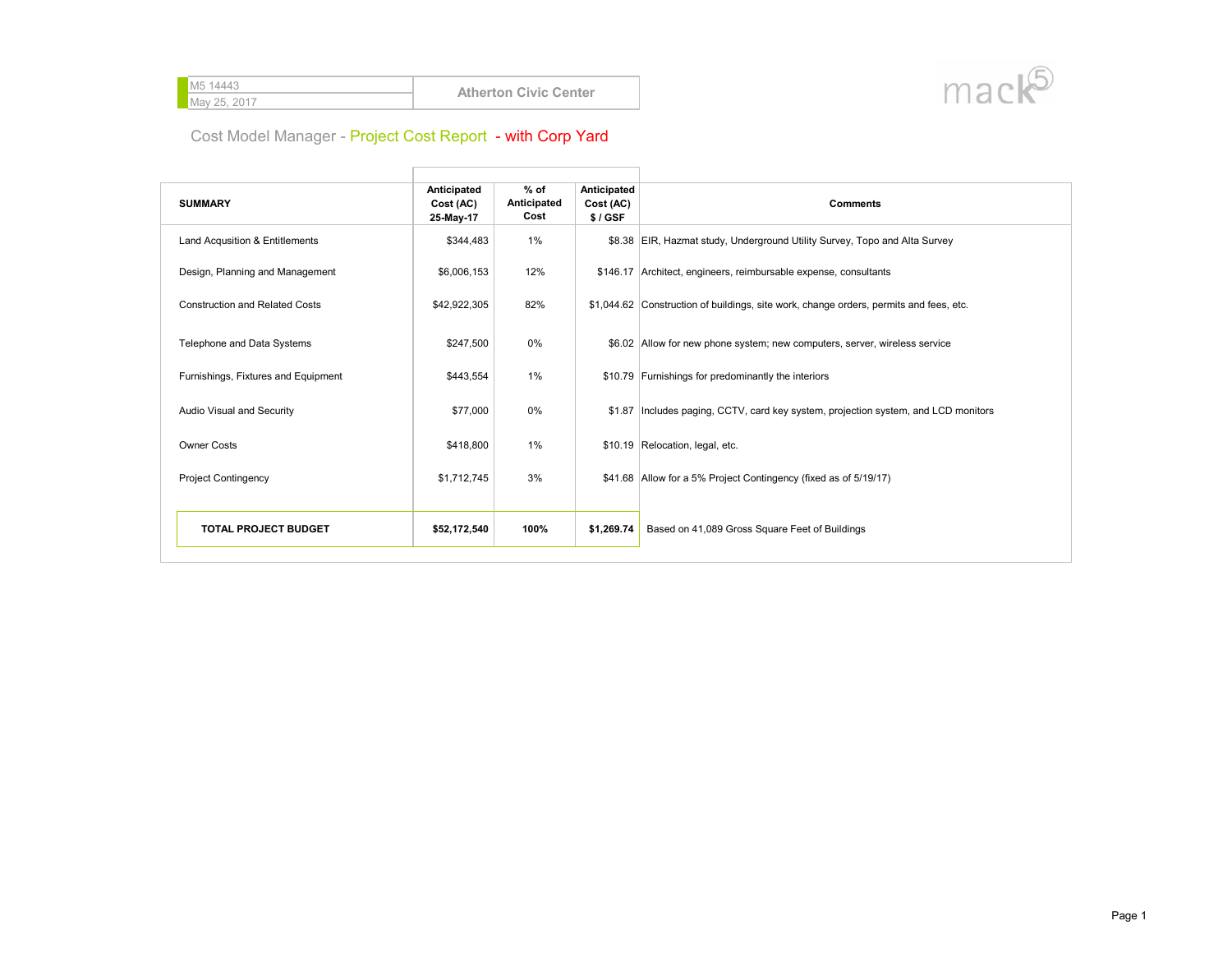| <b>M5 14443</b> | <b>Atherton Civic Center</b> |
|-----------------|------------------------------|
| May 25, 2017    |                              |
|                 |                              |



 $\Box$ 

| <b>LAND ACQUISITION &amp; ENTITLEMENTS</b> | Anticipated<br>Cost (AC)<br>25-May-17 | $%$ of<br>Anticipated<br>Cost | Anticipated<br>Cost (AC)<br>\$/GSF | <b>Comments</b>                            |
|--------------------------------------------|---------------------------------------|-------------------------------|------------------------------------|--------------------------------------------|
| <b>Land Acquisition</b>                    | $\mathbf 0$                           | 0%                            |                                    |                                            |
| <b>CEQA Requirements</b>                   | $\mathbf 0$                           | $0\%$                         |                                    |                                            |
| <b>Environmental Impact Report</b>         | 146,808                               | 43%                           |                                    | 3.57 Per Place Works proposal, 7/12/14     |
| <b>Planning Department Review</b>          | $\mathbf 0$                           | 0%                            | $\overline{\phantom{a}}$           | Allowance per masterplan budget            |
| Off site improvements for CEQA             | $\mathbf 0$                           | 0%                            | $\blacksquare$                     | Assumed not required.                      |
| Hazardous Materials Study                  | 24,275                                | 7%                            |                                    | 0.59 Per RGA Quote                         |
| Hazardous Abatement Plan and Compliance    | 25,000                                | 7%                            |                                    | 0.61 Allowance                             |
| Noise Study                                | $\mathbf 0$                           | 0%                            | ÷,                                 | Included in EIR costs                      |
| <b>Transportation/Traffic Study</b>        | $\mathbf 0$                           | 0%                            | ٠                                  | Included in EIR costs                      |
| <b>Historical Consultant</b>               | $\pmb{0}$                             | 0%                            | ÷,                                 | Assumed none required                      |
| Arborist                                   | $\mathbf 0$                           | 0%                            | ä,                                 | Study tree conditions, (E) report complete |
| Archeological Resource Study               | $\mathbf 0$                           | 0%                            | ÷,                                 | Included in EIR costs                      |
| Topo and Alta surveys                      | 44,900                                | 13%                           |                                    | 1.09 Legal description, topographic map    |
| Geotechnical Survey                        | 23,500                                | 7%                            |                                    | 0.57 Per Murray proposal 3/12/15           |
| <b>Underground Utility Survey</b>          | 40,750                                | 12%                           |                                    | 0.99 Per MH 5/11/17                        |
| Reimbursable                               | 20,000                                | 6%                            |                                    | 0.49 Allowance per costs above             |
| <b>Additional Services</b>                 | 19,250                                | 6%                            |                                    | 0.47 Allowance per costs above             |
| <b>Total - Entitlements</b>                | 344,483                               | 100%                          | 8.38                               |                                            |

 $\overline{\phantom{a}}$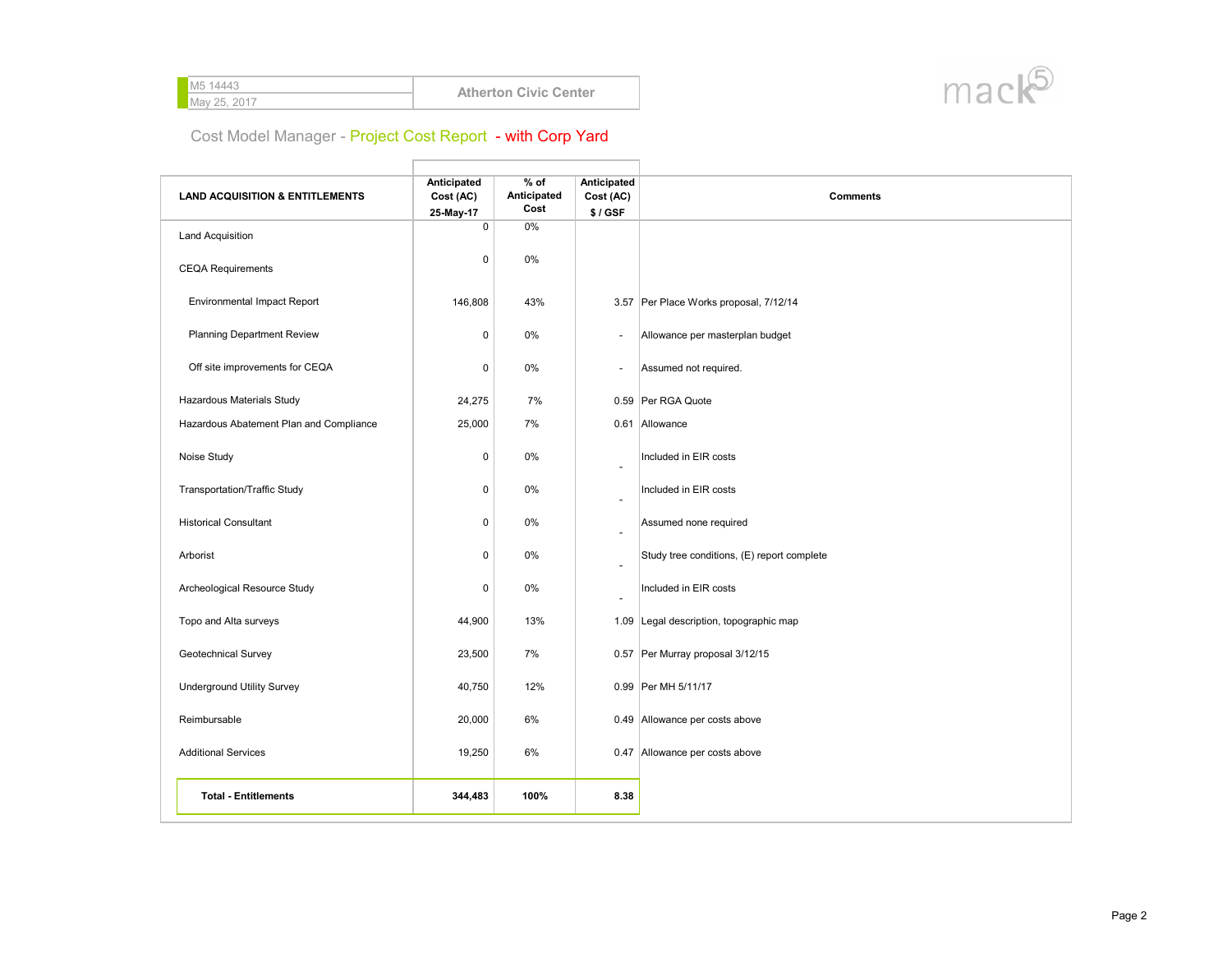| <b>M5 14443</b> | <b>Atherton Civic Center</b> |
|-----------------|------------------------------|
| May 25, 2017    |                              |
|                 |                              |



| <b>DESIGN, PLANNING &amp; MANAGEMENT</b>   | Anticipated<br>Cost (AC)<br>25-May-17 | $%$ of<br>Anticipated<br>Cost | <b>Anticipated</b><br>Cost (AC)<br>\$/GSF | <b>Comments</b>                                        |
|--------------------------------------------|---------------------------------------|-------------------------------|-------------------------------------------|--------------------------------------------------------|
| <b>Design Professionals</b>                |                                       |                               |                                           |                                                        |
| Architect                                  | 4,516,260                             | 75%                           |                                           | 109.91 Per WRNS proposal: 3/18/15 and XS as of 5/17/17 |
| Structural engineer                        | 0                                     | 0%                            |                                           |                                                        |
| <b>Mechanical Engineer</b>                 | 0                                     | 0%                            |                                           |                                                        |
| <b>Electrical Engineer</b>                 | 0                                     | 0%                            |                                           |                                                        |
| Civil Engineer/Survey                      | 0                                     | 0%                            |                                           |                                                        |
| Landscape Architect                        | 0                                     | 0%                            | $\sim$                                    |                                                        |
| Cost Planning and Estimating               | 0                                     | 0%                            | $\overline{a}$                            | NIC, provided by mack5                                 |
| <b>Specifications Writer</b>               | 0                                     | 0%                            |                                           |                                                        |
| <b>LEED Design</b>                         | 0                                     | 0%                            | $\overline{\phantom{a}}$                  | Confirm project scope regarding LEED                   |
| <b>LEED Commissioning</b>                  | 0                                     | 0%                            |                                           | Confirm project scope regarding LEED                   |
| <b>Waterproofing Consultant</b>            | 0                                     | 0%                            |                                           |                                                        |
| <b>Acoustical Engineer</b>                 | 0                                     | 0%                            |                                           |                                                        |
| Community Outreach                         | 0                                     | 0%                            |                                           |                                                        |
| <b>Elevator Consultant</b>                 | 0                                     | 0%                            |                                           |                                                        |
|                                            |                                       | 0%                            |                                           |                                                        |
| Internal Project Management                |                                       | 5%                            |                                           |                                                        |
| Project Management - mack5                 | 305,500                               |                               |                                           | 7.44 Allowance                                         |
| Wayfinding, Graphics/Signage               | 930,073                               | 15%                           |                                           | 22.64 mack5 fee, includes extra services 2/15/17       |
|                                            | 4,000                                 | $0\%$                         |                                           | 0.10 Allowance                                         |
| IT / AV / Security Equipment Consultants   | 58,320                                | 1%                            |                                           | 1.42 Per Interwest scope                               |
| Specialty Consultants for Police & Library | 0                                     | 0%                            |                                           | Included in WRNS proposal above                        |
| Renderings and Models                      | 20,000                                | 0%                            |                                           | 0.49 Allowance                                         |
| FF&E Design                                | 0                                     | 0%                            | $\blacksquare$                            | Assumes covered by furniture vendor                    |
| <b>LEED Enhanced Commissioning</b>         | $\Omega$                              | 0%                            | $\blacksquare$                            | NIC, confirm scope                                     |
| Reimbursable Expense                       | 172,000                               | 3%                            |                                           | 4.19 Allowance at 3% of above costs                    |
| Allow for Additional Services              | 0                                     | 0%                            |                                           | Allow for 10% of all costs (fixed as of 5/19/17)       |
| Total - Design, Planning &<br>Management   | 6,006,153                             | 100%                          | \$<br>146.17                              |                                                        |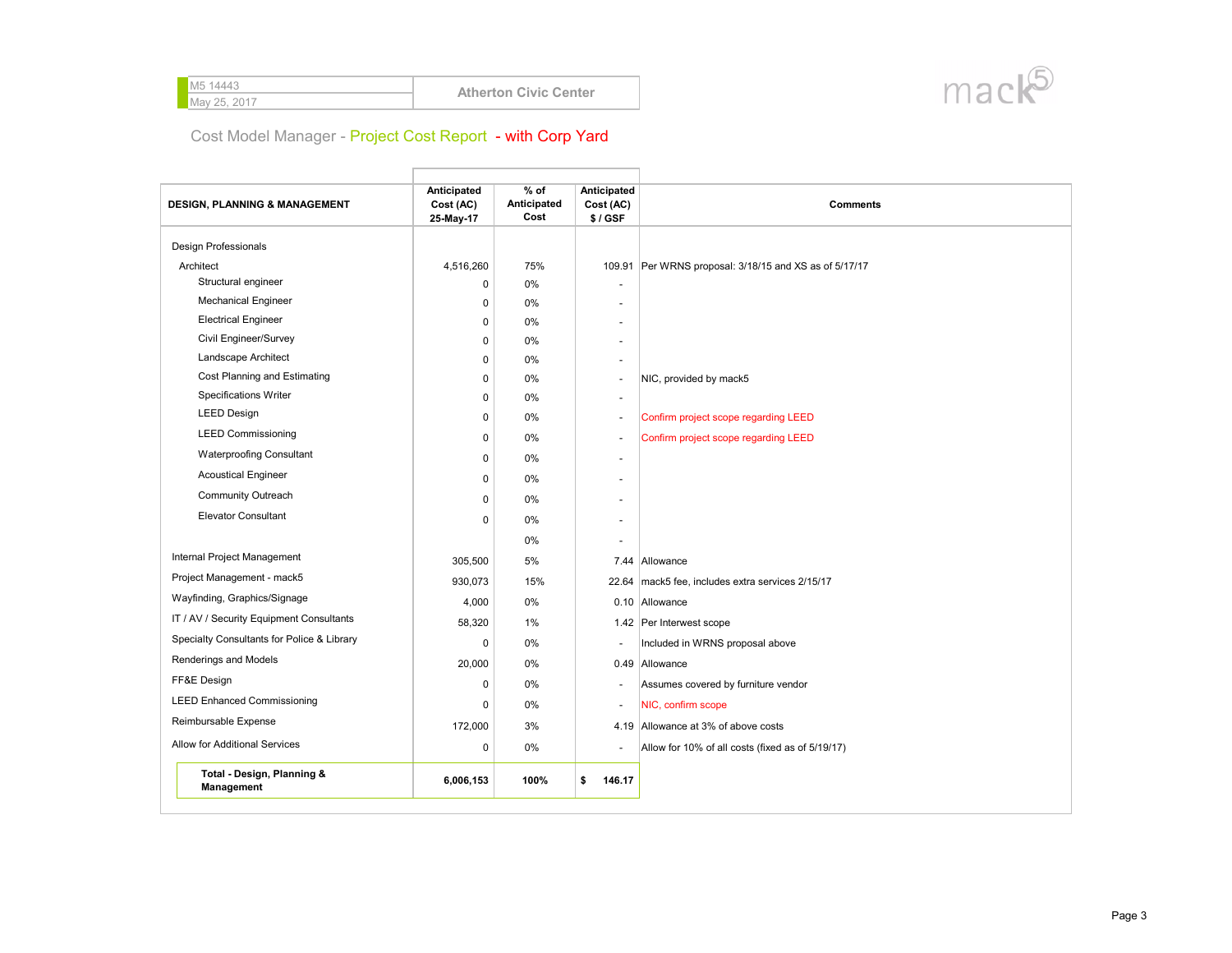| <b>M5 14443</b> | <b>Atherton Civic Center</b> |
|-----------------|------------------------------|
| May 25, 2017    |                              |



| <b>CONSTRUCTION COSTS and RELATED COSTS</b> | Anticipated<br>Cost (AC)<br>25-May-17 | $%$ of<br>Anticipated<br>Cost | Anticipated<br>Cost (AC)<br>\$/GSF | <b>Comments</b>                                                                                                                                                              |
|---------------------------------------------|---------------------------------------|-------------------------------|------------------------------------|------------------------------------------------------------------------------------------------------------------------------------------------------------------------------|
| Construction                                |                                       |                               | ÷.                                 | Based on mack5 estimate 2/10/17                                                                                                                                              |
| Police/Administration Building              | 17,956,000                            | 42%                           | 437.00                             |                                                                                                                                                                              |
| Site Development                            | 4,387,000                             | 10%                           |                                    | 106.77   Includes Bid Alternate #2 (\$223,000)                                                                                                                               |
| Subtotal - Police/Admin                     | 22,343,000                            | 52%                           | 543.77                             |                                                                                                                                                                              |
| Library                                     | 9,528,000                             | 22%                           | 231.89                             |                                                                                                                                                                              |
| Old Town Hall                               | 1,156,000                             | 3%                            | 28.13                              |                                                                                                                                                                              |
| Site Development                            | 4,283,000                             | 10%                           | 104.24                             |                                                                                                                                                                              |
| Subtotal - Library                          | 14,967,000                            | 35%                           | 364.26                             |                                                                                                                                                                              |
| Corp Yard                                   | 1,430,000                             | 3%                            |                                    | 34.80 Based on mack5 estimate 4/19/17                                                                                                                                        |
| Site Development                            | 1,403,000                             | 3%                            |                                    | 34.15 Based on mack5 estimate 4/19/17                                                                                                                                        |
| Subtotal - Corp Yard                        | 2,833,000                             | 7%                            | 68.95                              |                                                                                                                                                                              |
| <b>Total for Construction</b>               | 40, 143, 000                          | 94%                           | 976.98                             |                                                                                                                                                                              |
| Related Costs of Construction               |                                       |                               |                                    |                                                                                                                                                                              |
| Allowance for Hazardous Remediation         | $\pmb{0}$                             | 0%                            | $\overline{a}$                     | Included in construction cost                                                                                                                                                |
| Contractor Labor & Performance Bond         | 0                                     | 0%                            | $\overline{\phantom{a}}$           | Included in construction cost                                                                                                                                                |
| <b>SWPPP</b>                                | $\Omega$                              | 0%                            | $\overline{\phantom{a}}$           | Qualified SWPPP Developer (QSD) and Practioner (QSP) covered by ToA                                                                                                          |
| <b>Fees and Permits</b>                     |                                       | 0%                            | $\overline{\phantom{a}}$           |                                                                                                                                                                              |
| <b>City Permit Fees</b>                     | 138,447                               | 0%                            |                                    | 3.37 Allowance                                                                                                                                                               |
| <b>Encroachment Permit</b>                  | 0                                     | 0%                            | $\overline{\phantom{a}}$           | Included above                                                                                                                                                               |
| <b>Fire Department Permit</b>               | 0                                     | 0%                            | $\ddot{\phantom{a}}$               | Included above                                                                                                                                                               |
| <b>Utility Fees</b>                         |                                       | 0%                            |                                    | Existing meters could be reused if the City relocates, new meters will be required in case the<br>City offices do not relocate with credit for terminating existing services |
| Fire Department Connection                  | 70,000                                | 0%                            |                                    | 1.70 Allowance for 2 new fire water service                                                                                                                                  |
| Water                                       | 250,000                               | 1%                            |                                    | 6.08 Allowance for 2 new Potable water meters and one new irrigation water meter.                                                                                            |
| PG&E                                        | 60,000                                | 0%                            |                                    | 1.46 Allowance for 2 new electrical service                                                                                                                                  |
| Cable/Telecommunications                    | 10,000                                | 0%                            |                                    | 0.24 Allow for service to buildings                                                                                                                                          |
| Insurance - Builder's Risk                  | 0                                     | 0%                            | $\sim$                             | Included above                                                                                                                                                               |
| Inspector of Record                         | $\Omega$                              | 0%                            |                                    | Covered by ToA                                                                                                                                                               |
| <b>Testing &amp; Inspections</b>            | 240,858                               | 1%                            |                                    | 5.86 Allowance at 0.06% of cost of construction                                                                                                                              |
| Geotech Inspections                         | 10,000                                | 0%                            |                                    | 0.24 Allownance per Marty 2/23/17                                                                                                                                            |
| <b>Change Order Contingency</b>             | 2,000,000                             | 5%                            |                                    | 48.67 Allow for 5% of cost of construction                                                                                                                                   |
| <b>Total - Construction Costs</b>           | 42,922,305                            | 100%                          | 1,044.62                           |                                                                                                                                                                              |

Ť.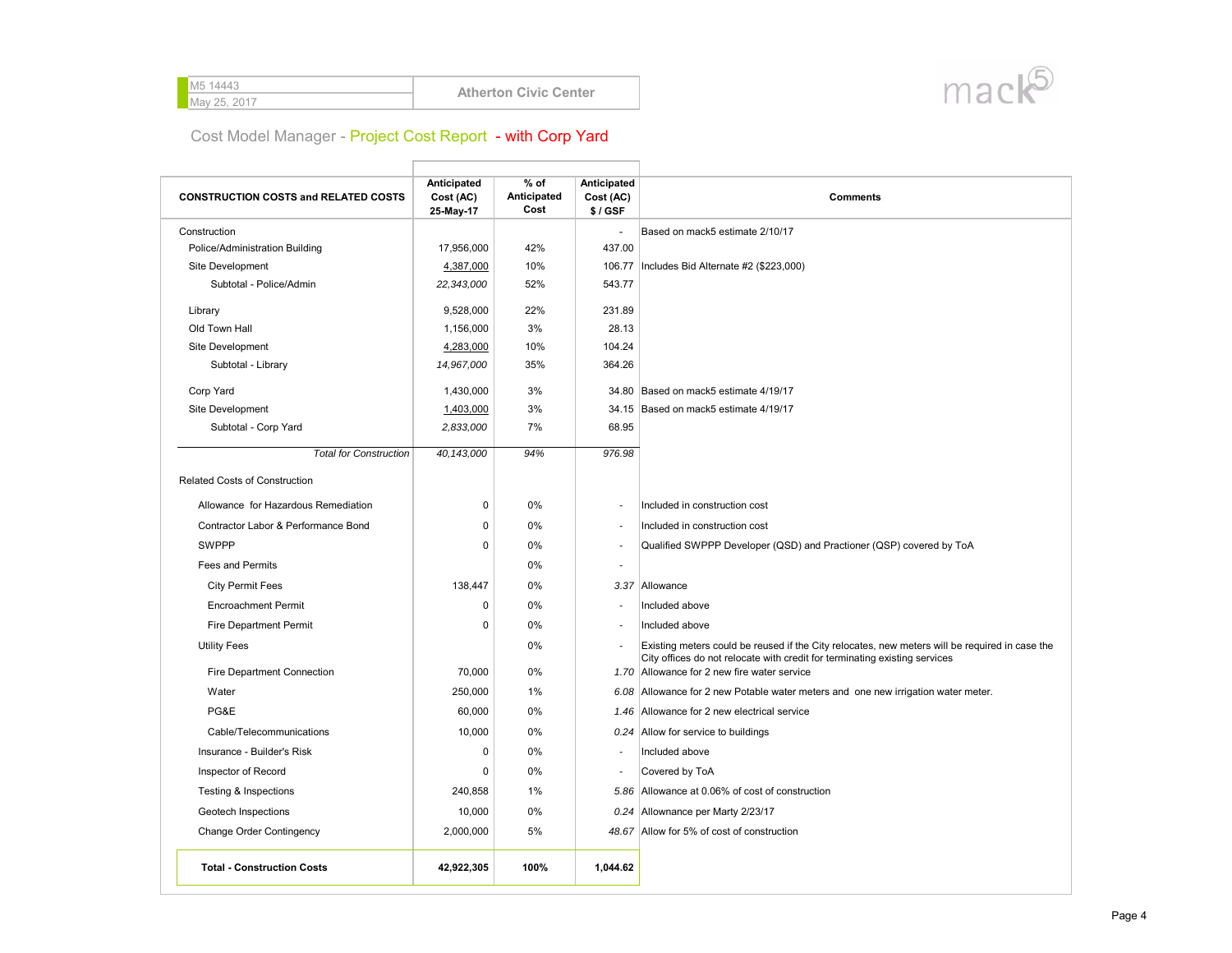| <b>M</b> 5 14443 | <b>Atherton Civic Center</b> |
|------------------|------------------------------|
| May 25, 2017     |                              |
|                  |                              |



| <b>TELEPHONE and DATA SYSTEMS</b>                   | Anticipated<br>Cost (AC)<br>25-May-17 | $%$ of<br>Anticipated<br>Cost | Anticipated<br>Cost (AC)<br>$$/$ GSF | <b>Comments</b>                                                                    |
|-----------------------------------------------------|---------------------------------------|-------------------------------|--------------------------------------|------------------------------------------------------------------------------------|
| Cabling                                             | $\mathsf 0$                           | 0%                            | $\overline{\phantom{a}}$             | Included in construction costs                                                     |
| <b>Networks</b>                                     | 35,000                                | 14%                           |                                      | 0.85 Allowance, networks including routers, switches, waps & patch panels          |
| <b>Emergency Service Connections</b>                | 10,000                                | 4%                            |                                      | 0.24 Allowance, confirm scope                                                      |
| <b>Temporary DataCom Relocations</b>                | 20,000                                | 8%                            |                                      | 0.49 Allowance, confirm scope                                                      |
| 911/Ring Down System                                | 75,000                                | 30%                           |                                      | 1.83 Allowance, confirm scope                                                      |
| Server                                              | 10,000                                | 4%                            |                                      | 0.24 Allowance, confirm scope                                                      |
| Telecom, primary & ancillary systems                | 50,000                                | 20%                           |                                      | 1.22 Allowance, service provider to assist with relocation, system needs expansion |
| Wireless network                                    | 25,000                                | 10%                           |                                      | 0.61 Allow for wireless networking                                                 |
| Allow for Additional Scope                          | 22,500                                | 9%                            |                                      | $0.55$ Allow for 10%                                                               |
|                                                     |                                       |                               | $\overline{\phantom{a}}$             |                                                                                    |
| <b>Total - Telephone and Data</b><br><b>Systems</b> | 247,500                               | 100%                          | 6.02                                 |                                                                                    |

Ĥ.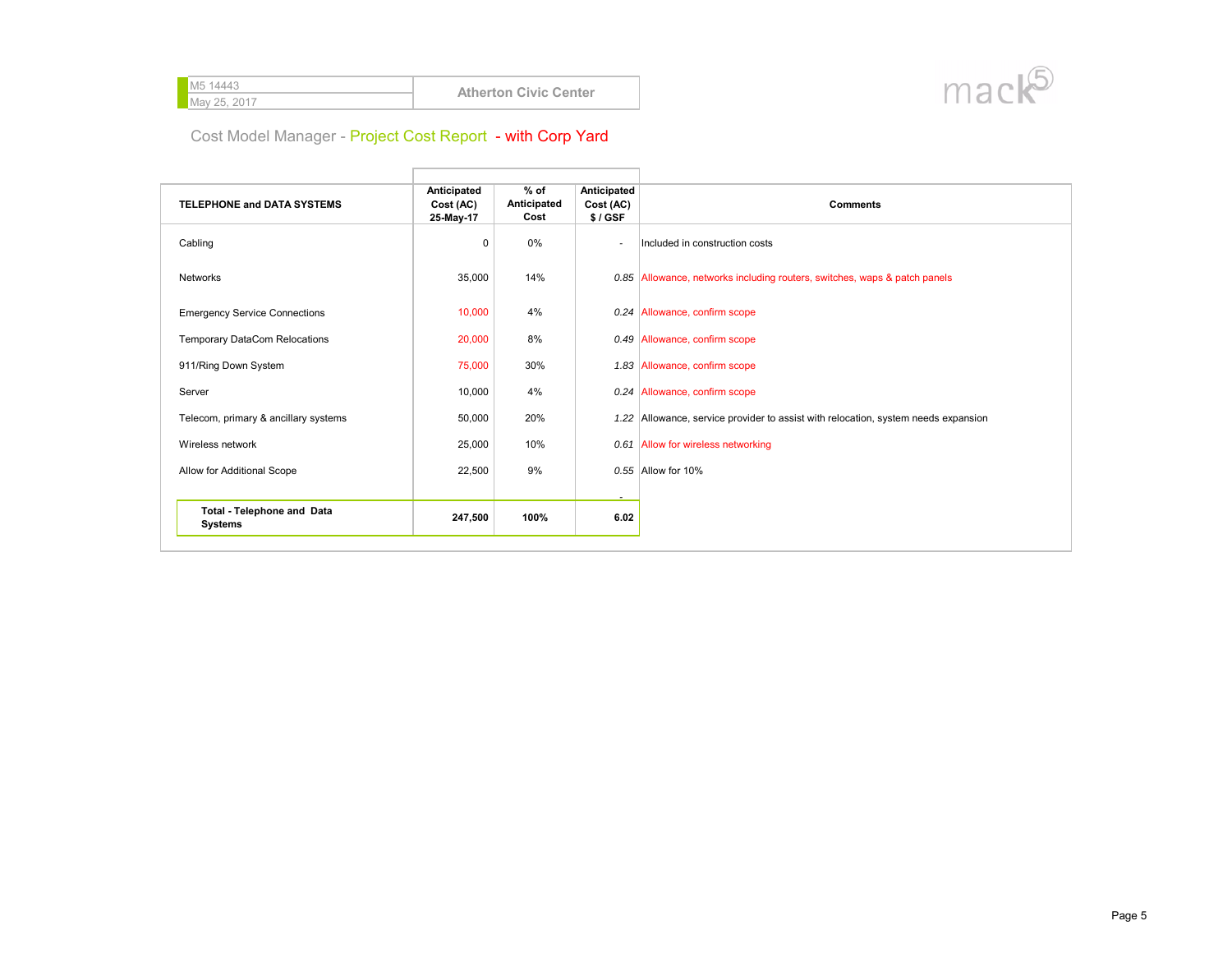| <b>M5 14443</b> | <b>Atherton Civic Center</b> |
|-----------------|------------------------------|
| May 25, 2017    |                              |



 $\Box$ 

| <b>FURNISHINGS, FIXTURES &amp; EQUIPMENT</b>          | Anticipated<br>Cost (AC)<br>25-May-17 | $%$ of<br>Anticipated<br>Cost | Anticipated<br>Cost (AC)<br>\$/GSF | <b>Comments</b>                   |
|-------------------------------------------------------|---------------------------------------|-------------------------------|------------------------------------|-----------------------------------|
| Office Furnishings                                    | 300,864                               | 68%                           |                                    | 7.32 Hayworth Quote 11/28/16      |
| <b>Library Furnishings</b>                            | 102,690                               | 23%                           |                                    | 2.50 Assumes \$10 per square foot |
| Signage                                               | $\mathbf 0$                           | 0%                            |                                    | Included in construction estimate |
| Kitchen equipment                                     | $\mathbf 0$                           | 0%                            | $\overline{\phantom{a}}$           | Included in construction estimate |
| Workout equipment                                     | $\mathbf 0$                           | 0%                            | $\overline{\phantom{a}}$           |                                   |
| Allow for Additional Scope                            | 40,000                                | 9%                            |                                    | $0.97$  10% of above costs        |
| <b>Total - Furnishings, Fixtures</b><br>and Equipment | 443,554                               | 100%                          | 10.79                              |                                   |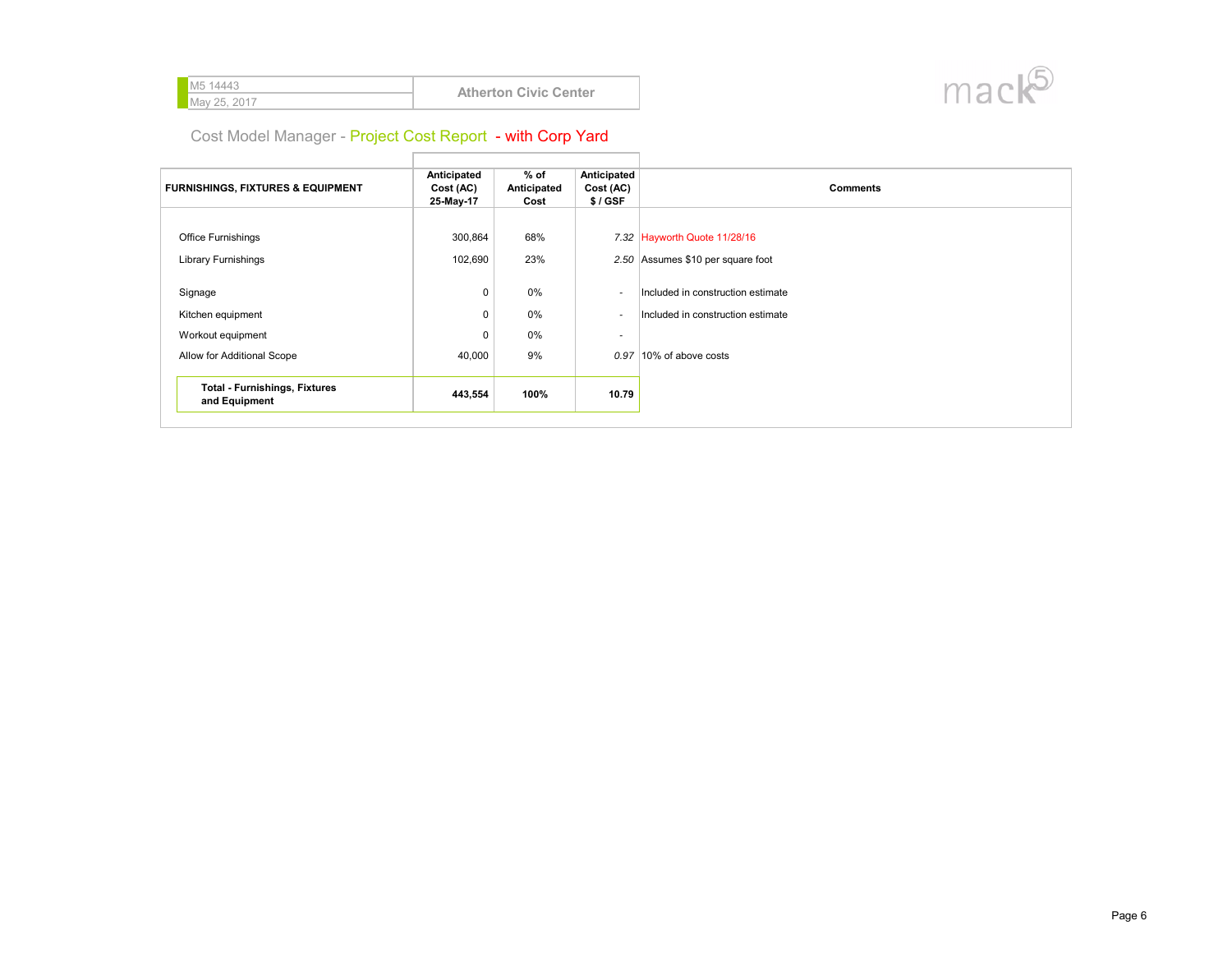| <b>M5 14443</b> | <b>Atherton Civic Center</b> |
|-----------------|------------------------------|
| May 25, 2017    |                              |
|                 |                              |



| <b>AUDIO VISUAL and SECURITY</b>            | Anticipated<br>Cost (AC)<br>25-May-17 | $%$ of<br>Anticipated<br>Cost | Anticipated<br>Cost (AC)<br>$$/$ GSF | <b>Comments</b>                                          |
|---------------------------------------------|---------------------------------------|-------------------------------|--------------------------------------|----------------------------------------------------------|
| Public announcement system                  | 20,000                                | 26%                           |                                      | 0.49 Indoor and outdoor system for general announcements |
| Audio Visual Systems                        | 50,000                                | 65%                           |                                      | 1.22 Projectors, Screens, Speakers, Monitors             |
| Security System - CCTV, Card Keys etc.      | $\mathbf 0$                           | 0%                            | $\overline{\phantom{a}}$             | Included in construction estimate                        |
| Library Book Check Out and Security         | 0                                     | $0\%$                         | ٠.                                   | Included in construction estimate                        |
| Allow for Additional Scope                  | 7,000                                 | 9%                            |                                      | $0.17$ Allow for 10%                                     |
|                                             |                                       |                               |                                      |                                                          |
| <b>Total - Audio Visual and</b><br>Security | 77,000                                | 100%                          | 1.87                                 |                                                          |

Ť.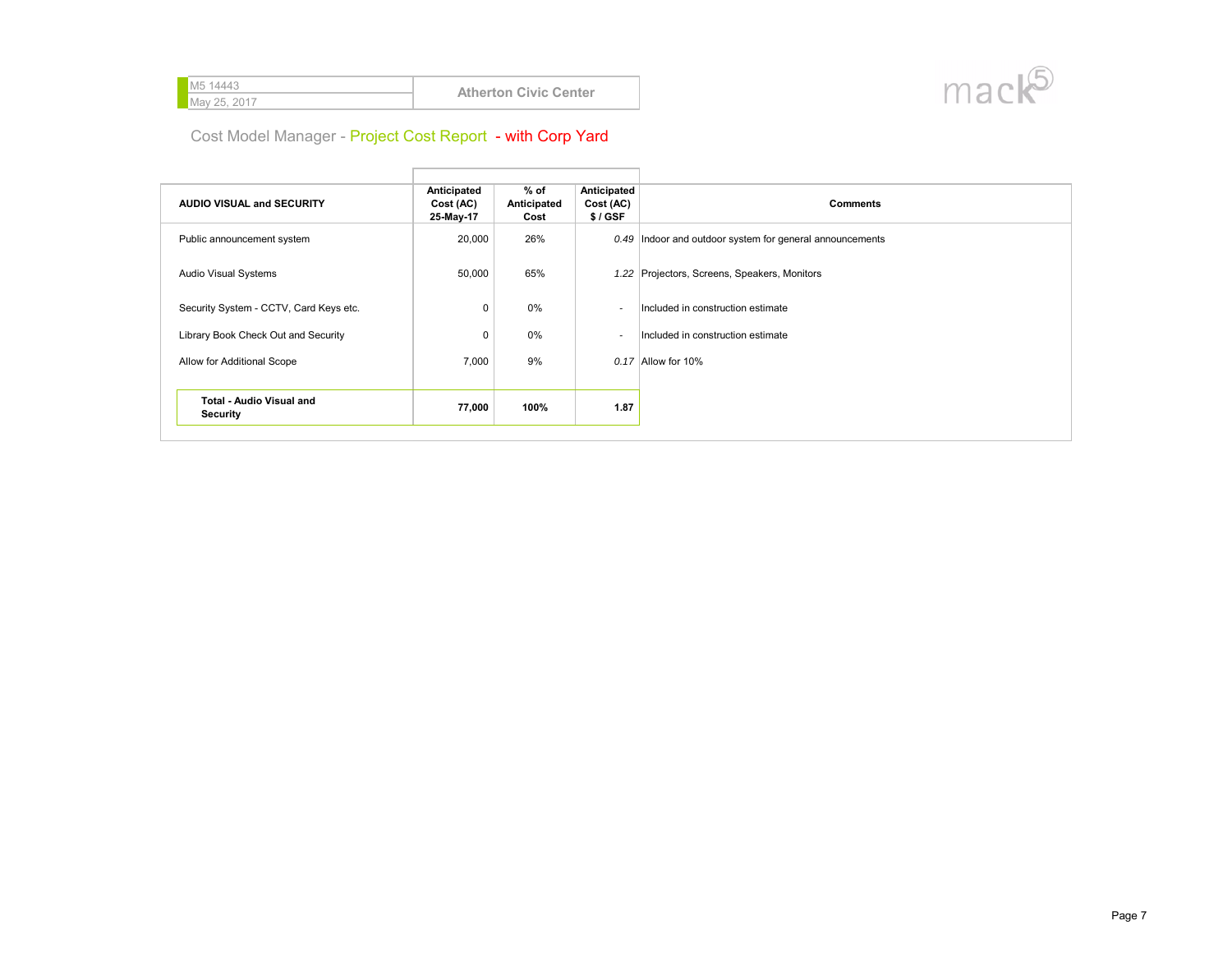| <b>M5 14443</b> | <b>Atherton Civic Center</b> |
|-----------------|------------------------------|
| May 25, 2017    |                              |



| <b>OWNER COSTS</b>                              | Anticipated<br>Cost (AC)<br>25-May-17 | $%$ of<br>Anticipated<br>Cost | Anticipated<br>Cost (AC)<br>\$/GSF | <b>Comments</b>                                                      |
|-------------------------------------------------|---------------------------------------|-------------------------------|------------------------------------|----------------------------------------------------------------------|
| Events (ground breaking, opening ceremony etc.) | 15,000                                | 4%                            |                                    | 0.37 Allow for Town portion of events, brochures, community outreach |
| Public Art                                      | $\mathsf 0$                           | 0%                            | $\overline{\phantom{a}}$           | Not In Contract                                                      |
| Legal (Project-related)                         | $\mathsf 0$                           | 0%                            | $\overline{\phantom{a}}$           | Allowance                                                            |
| Financing Fees, Bond Fees                       | $\mathsf 0$                           | $0\%$                         | $\overline{a}$                     | Assumed no construction loan, bonds etc                              |
| Move Coordinator                                | 128,800                               | 31%                           |                                    | 3.13 Interwest quote 2/25/17                                         |
| Movers, Relocation                              | 135,000                               | 32%                           |                                    | 3.29 Allowance, increased per RS 4/24/17                             |
| <b>Temporary Space Rental</b>                   | 120,000                               | 29%                           |                                    | 2.92 Modular Buildings (2) 36'x 60', 24 months @ \$2500/month        |
| Allow for Additional Scope and Services         | 20,000                                | 5%                            |                                    | $0.49$ Allow for 5% of above costs                                   |
|                                                 |                                       |                               |                                    |                                                                      |
| <b>Total - Owner Costs</b>                      | 418,800                               | 100%                          | 10.19                              |                                                                      |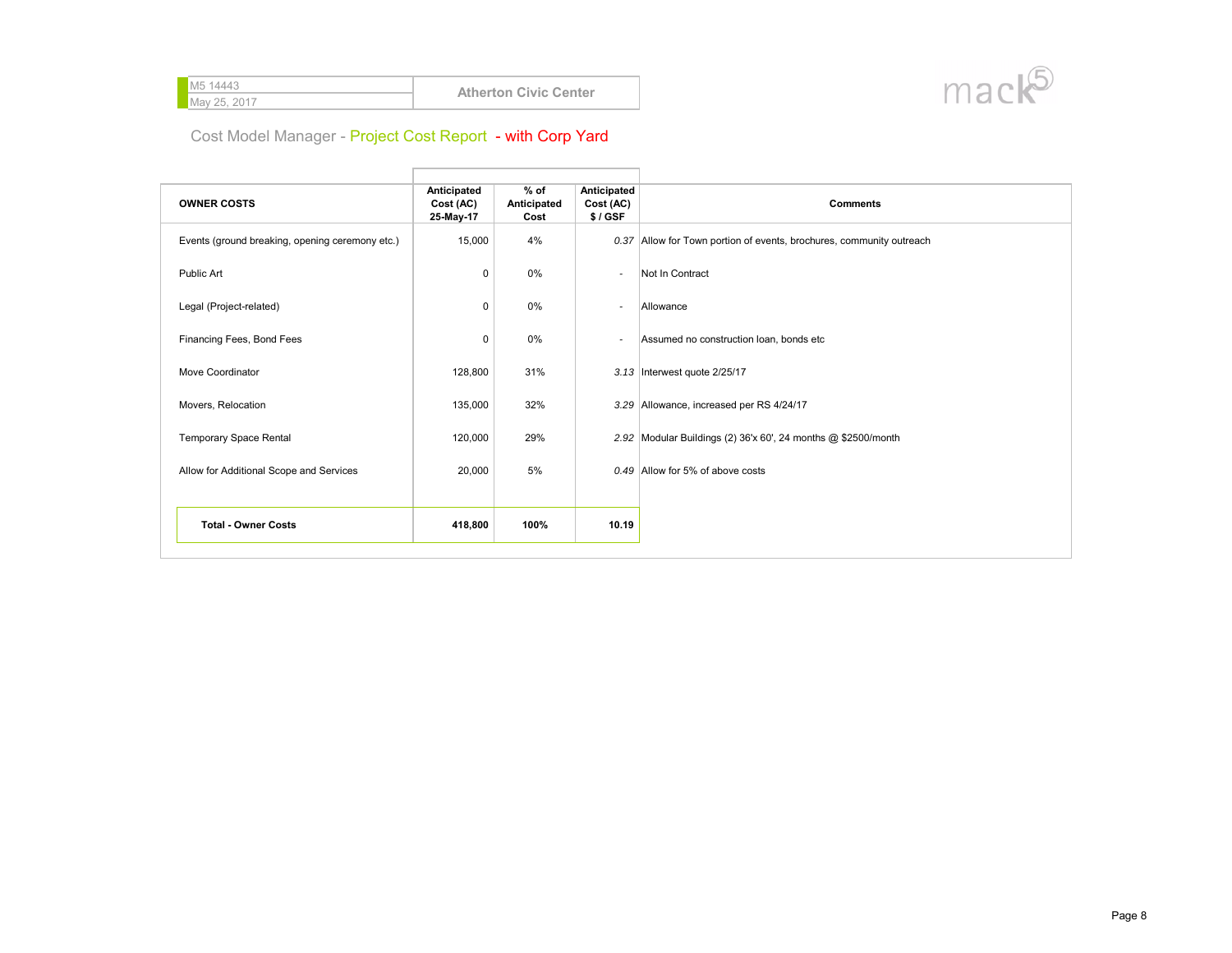

## **PMC Recommendations**

### Background

At the April 19 Council meeting, staff provided the Council with a Value Engineering (VE) white paper for the Civic Center Project. The VE Paper framed the issue of value engineering to help the Town manage and/or reduce construction costs, improve operating efficiency, maintain aesthetics, and decrease both initial and long-term operating and replacement costs. Value engineering is a systematic, organized approach to obtaining optimum value for each dollar spent throughout every phase of project development. Clive Merredew, Project Management Committee (PMC), Paul Beamer, Mack5 and Pauline Sousa, WRNS, provided input to the VE white paper. At the April 19 Council meeting, the City Manager mentioned that Interwest Consulting Group offered to provide a high-level VE review of the project's plans and specifications at no cost to the Town. The Council agreed to accept this effort, with direct involvement by the PMC to review the product.

On May 4, Interwest Consulting Group provided the Town with a 7-page memo highlighting more than fifty (50) VE Architectural, Mechanical, Plumbing, Electrical, Energy Compliance, and Structural comments and recommendations. Some of the items were high-level design-related suggestions and others were detailed specification changes. Based on current construction activity in our area, Mack 5's Cost Estimator believes the Town would be prudent to prepare for bids that reflect a potential 10% cost increase over the last Design Development (DD) Cost Estimate. A cost increase will impact both portions of the Project equally. This translates into an additional \$1.5 M for Library and renovation of the Town Hall Chambers; and \$2.3 M for City Admin, Police and Corp Yard.

Value engineering solutions can be in the form of design deducts at bid and negotiated changes mid-project. Both will incur design costs based on their scope. However, only the "deduct alternates" can be built into the project at the time of award of bid. Negotiated changes post project award would be in the form of a change order mid-project. The current design has only one deduct alternate for the City Admin, Police and Corp Yard portion of the project - hydro seed vs landscaping for \$223,000.

On May 9, the PMC (Clive Merredew, Rose Hau, and Steve Dostart), Council Members Lewis and DeGolia, George Rodericks, Paul Beamer, and Marty Hanneman met to discuss providing Council with some additional deduct alternates that could be included in the bid package targeting a 10% cost deduct. On May 17, the sub-group of Clive Merredew, Rose Hau, George Rodericks, Pauline Souza, Paul Beamer, and Marty Hanneman met to review in detail the May 4 Interwest Consulting Group analysis and a separate list of potential VE items provided by WRNS and Mack<sub>5</sub>.

On May 22 this sub-group reported out to the larger PMC group with its findings and recommendations. After an exhaustive review, the PMC came up with the following specific items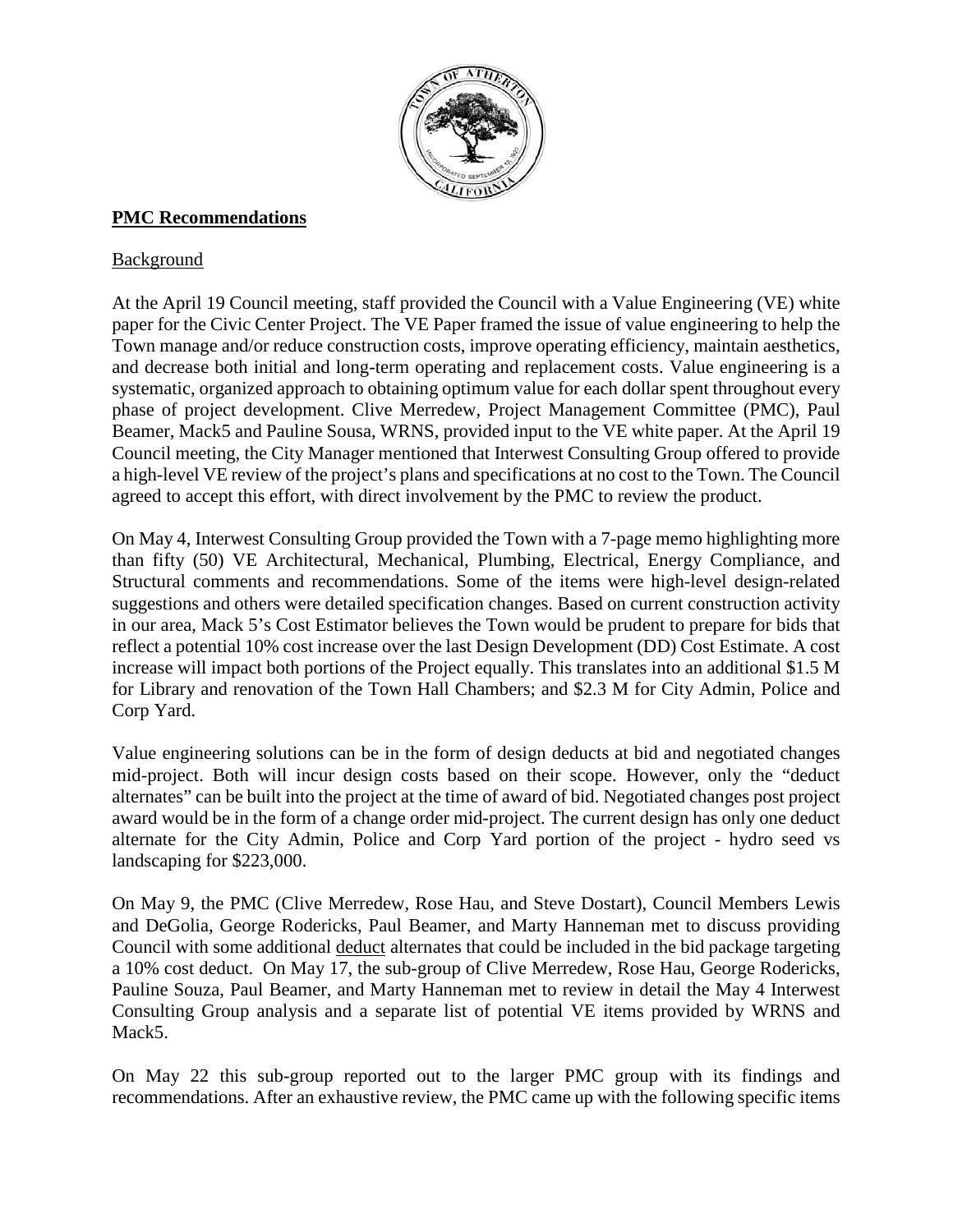for Council's consideration to be included in the bid package as additional deduct alternatives, together with a list of possible deduct alternates that were reviewed, but not recommended:

| <b>Admin/Police/Public Works</b> | <b>Potential Savings</b> | <b>Add'l Design \$</b> | Rec'd By PMC |
|----------------------------------|--------------------------|------------------------|--------------|
| Defer Corp Yard                  | \$1,430,000              | $$14,000-S20,000$      | <b>YES</b>   |
| Defer Council Chambers           | \$1,014,000              | \$55,000-\$88,000      | YES          |
|                                  | \$2,444,000              | \$69,000-\$108,000     |              |

### **Admin/Police/Public Works**

| <b>Admin/Police/Public Works</b> | <b>Potential Savings</b> | <b>Add'l Design \$</b> | Rec'd By PMC    |
|----------------------------------|--------------------------|------------------------|-----------------|
| Replace Clay Tile Roof with      | \$211,000                | \$20,000               | N <sub>O</sub>  |
| <b>Asphalt Shingle</b>           |                          |                        |                 |
| Replace CMU Fencing with         | \$23,000                 | \$18,000               | NO <sub>1</sub> |
| Chain Link                       |                          |                        |                 |
| Interior<br>Simplify/Reduce      | \$80,000                 | \$20,000-\$50,000      | N <sub>O</sub>  |
| Finishes                         |                          |                        |                 |
| Change Traction Elevator to      | \$41,000                 | \$10,000-\$15,000      | NO <sub>1</sub> |
| Slower Hydraulic Elevator        |                          |                        |                 |
|                                  | \$355,000                | \$68,000-\$103,000     |                 |

The PMC felt that the second list of deduct alternates did not present sufficient cost savings considering the significant design and/or aesthetic impact of the change.

### **Library**

While the PMC reviewed and considered deduct alternates for the Library to reach the \$1,500,000 target, the PMC defers to the Council given the funding options available to the Library. If there are adequate sources of funding, then the PMC recommends that the wood windows and hydroseed options be included, for a total potential savings of approximately \$607,000. If there is inadequate funding available, then it would be appropriate to also include deferring the Town Hall Renovation to achieve total projected savings of \$1,756,000, which is in excess of the target of \$1,500,000.

| Library                           | <b>Potential</b> | Add'l Design \$     | Rec'd By PMC |
|-----------------------------------|------------------|---------------------|--------------|
|                                   | <b>Savings</b>   |                     |              |
| Defer Town Hall Renovation        | \$1,149,000      | \$25,000-\$85,000   | DEFER TO CC  |
| Built<br>Custom<br>Remove         | \$113,000        | \$15,000            | DEFER TO CC  |
| Furnishings                       |                  |                     |              |
| Replace Rammed Earth Exterior     | \$223,000        | \$50,000-\$80,000   | DEFER TO CC  |
| Walls                             |                  |                     |              |
| Simplify/Reduce Interior Finishes | \$39,000         | \$20,000-\$50,000   | DEFER TO CC  |
| Replace Wood Windows with         | \$241,000        | \$15,000            | <b>YES</b>   |
| Aluminum                          |                  |                     |              |
| Hydro-seed in-lieu of planting    | \$366,000        | \$8,000             | <b>YES</b>   |
|                                   | \$2,131,000      | \$133,000-\$253,000 |              |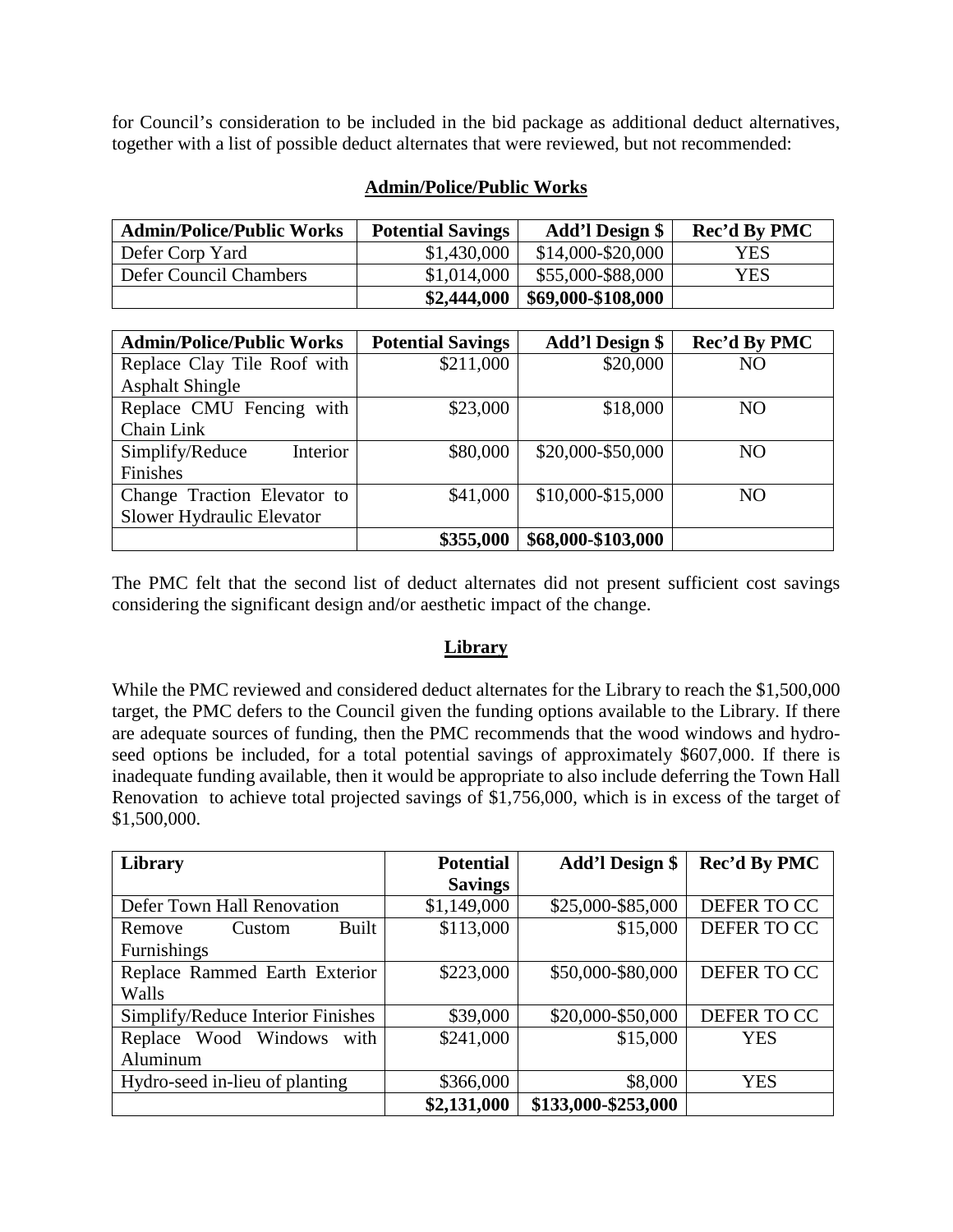Staff has reviewed and supports these PMC recommendations. The PMC is not recommending that the project be altered to incorporate these changes; rather, that it is worth investing the extra design fees so that these alternatives can be designed and included as deductive alternates in the bid package to allow the Town to make choices should the bid cost for the project exceed available funding projections.

The PMC believes that the current design is reflective of the years of work by the community, Civic Center Advisory Committee, Council and staff to design a functional and attractive Town Center that provides space for the Town's needs while simultaneously providing a welcoming environment for residents to conduct Town business. Again, for the significant options, such as the Council Chambers or Historic Town Hall Renovations, the PMC is not recommending that the project be altered by deleting the options but rather by deferring them to a later date when additional funding may be available – if necessary.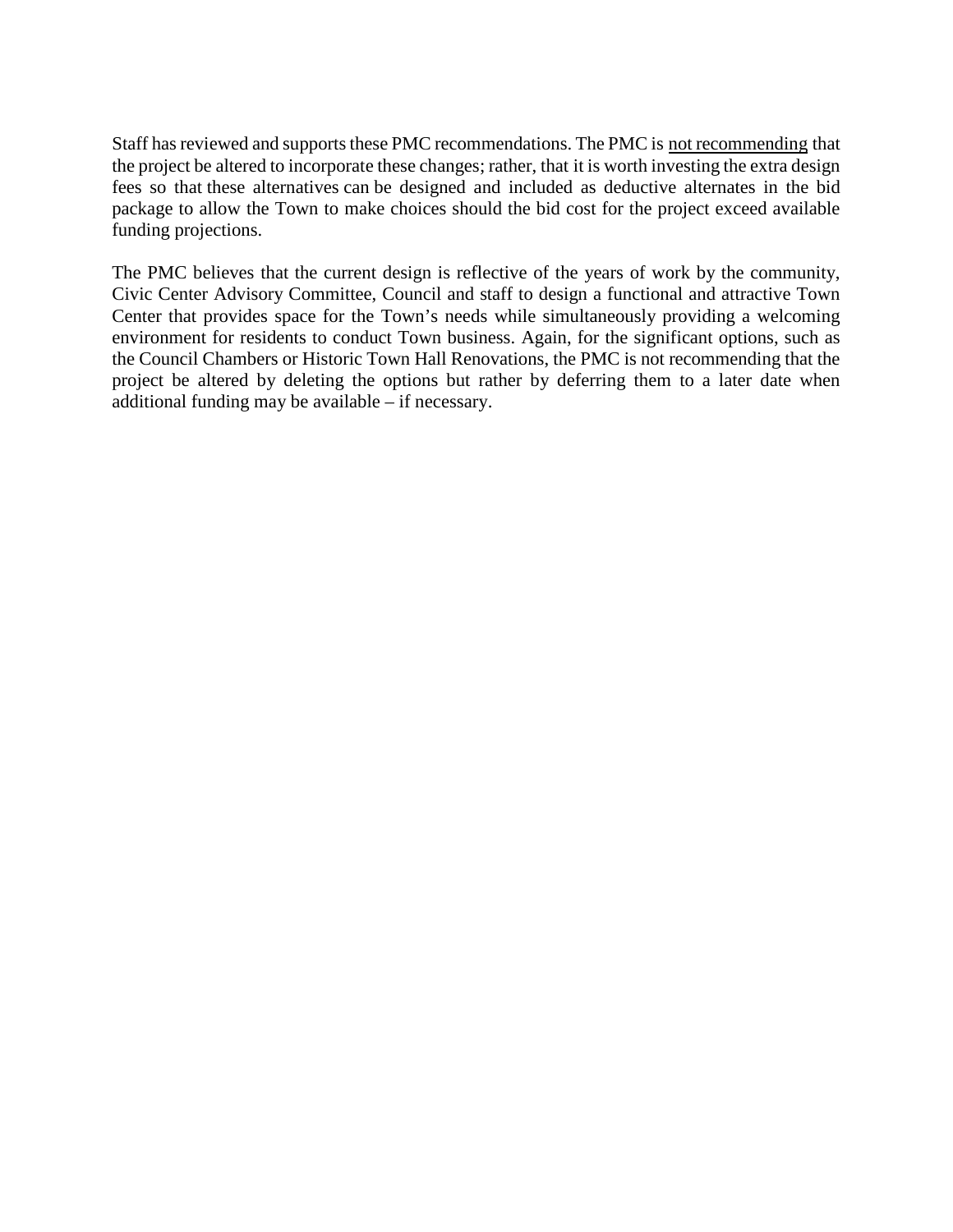# Atherton Civic Center - Atherton

Project Schedule - June 5, 2017



| ID             | <b>Task Name</b>                                                       | Duration             | Start                        | Finish                              | P | 1 <sub>d</sub> |
|----------------|------------------------------------------------------------------------|----------------------|------------------------------|-------------------------------------|---|----------------|
| $\mathbf{1}$   | <b>ACC Documentation</b>                                               | $0$ days             | Mon 6/30/14                  | Mon 6/30/14                         |   |                |
| $\overline{2}$ |                                                                        |                      |                              |                                     |   |                |
| 34             | <b>Project Setup &amp; Initiation</b>                                  | 204 days             | Wed 7/23/14                  | Mon 5/4/15                          |   |                |
| 35             |                                                                        |                      |                              |                                     |   |                |
| 36             | <b>Design Phase</b><br><b>Master Plan Review &amp; Programming</b>     | 728 days<br>105 days | Tue 4/7/15<br>Tue 4/7/15     | Thu 1/18/18<br>Mon 8/31/15          |   |                |
| 44             |                                                                        |                      |                              |                                     |   |                |
| 45             | <b>Conceptual Design</b>                                               | 90 days              | Tue 5/5/15                   | Mon 9/7/15                          |   |                |
| 54             |                                                                        |                      |                              |                                     |   |                |
| 55             | <b>Schematic Design</b>                                                | 155 days             | Fri 10/16/15                 | Fri 5/20/16                         |   |                |
| 71             |                                                                        |                      |                              |                                     |   |                |
| 72             | <b>Design Development</b>                                              | 176 days             | Mon 6/6/16                   | Tue 2/7/17                          |   |                |
| 88             |                                                                        |                      |                              |                                     |   |                |
| 89             | <b>Construction Documents</b>                                          | 240 days             | Thu 2/16/17                  | Thu 1/18/18                         |   |                |
| 90             | <b>CD Kick-Off Meeting</b>                                             | $0$ days             | Thu 2/16/17                  | Thu 2/16/17 87,125                  |   |                |
| 91             | <b>CD Progress</b>                                                     | 3 wks                | Fri 2/17/17                  | Thu 3/9/17 90                       |   |                |
| 92             | <b>Coordination Meeting</b>                                            | $0$ days             | Thu 3/9/17                   | Thu 3/9/17 91                       |   |                |
| 93             | Arch to issue Coordination Set                                         | 1 wk                 | Fri 3/10/17                  | Thu 3/16/17 92                      |   |                |
| 94             | <b>CD Progress</b>                                                     | 4 wks                | Fri 3/10/17                  | Thu 4/6/17 92                       |   |                |
| 95             | <b>Coordination Meeting 25% CD's</b>                                   | $0$ days             | Thu 4/6/17                   | Thu 4/6/17 94                       |   |                |
| 96<br>97       | Arch to issue Coordination Set                                         | 1 wk                 | Fri 4/7/17                   | Thu 4/13/17 95                      |   |                |
| 98             | <b>CD Progress</b>                                                     | 10 wks               | Fri 4/7/17                   | Thu 6/15/17 95                      |   |                |
| 99             | <b>Coordination Meeting 50% CD's</b><br>Arch to issue Coordination Set | $0$ days<br>1 wk     | Thu 6/15/17<br>Fri 6/16/17   | Thu 6/15/17 97<br>Thu 6/22/17 98    |   |                |
| 100            | <b>CD Progress</b>                                                     | 10 wks               | Fri 6/23/17                  | Thu 8/31/17 99                      |   |                |
| 101            | <b>Coordination Meeting 90% CD's</b>                                   | $0$ days             | Thu 8/31/17                  | Thu 8/31/17 100                     |   |                |
| 102            | Arch to issue Coordination Set                                         | 1 wk                 | Fri 9/1/17                   | Thu 9/7/17 101                      |   |                |
| 103            | Arch to receive Consultant Team 90% CD Permit Set                      | 1 wk                 | Fri 9/8/17                   | Thu 9/14/17 102                     |   |                |
| 104            | Arch issues Permit Set                                                 | 2 days               | Fri 9/15/17                  | Mon 9/18/17 103                     |   |                |
| 105            | CD 90% Cost Estimate                                                   | 3 wks                | Tue 9/19/17                  | Mon 10/9/17 104                     |   |                |
| 106            | <b>CD Progress</b>                                                     | 8 wks                | Tue 9/19/17                  | Mon 11/13/17 104                    |   |                |
| 107            | Arch receives/distributes Plan Check Comments                          | $0$ days             | Thu 11/16/17                 | Thu 11/16/17 153                    |   |                |
| 108            | <b>CD Progress</b>                                                     | 3 wks                | Fri 11/17/17                 | Thu 12/7/17 107                     |   |                |
| 109            | Arch to receive Consultant Team 100% CD Documents                      | 4 days               | Fri 1/12/18                  | Wed 1/17/18 108,157                 |   |                |
| 110            | Issue Conformed Construction Documents, Project Manual                 | 1 day                | Thu 1/18/18                  | Thu 1/18/18 109                     |   |                |
| 111            |                                                                        |                      |                              |                                     |   |                |
| 112            | <b>Town Approvals</b>                                                  | 622 days             | Tue 9/1/15                   | Wed 1/17/18                         |   |                |
| 113            | <b>Design Review</b>                                                   | 622 days             | Tue 9/1/15                   | Wed 1/17/18                         |   |                |
| 114            | Programming                                                            | 10 days              | Tue 9/1/15                   | Mon 9/14/15                         |   |                |
| 117            | <b>Conceptual Design</b>                                               | 22 days              | Tue 9/8/15                   | Wed 10/7/15                         |   |                |
| 120            | <b>Schematic Design</b>                                                | 10 days              | Mon 5/23/16                  | Fri 6/3/16                          |   |                |
| 123            | <b>Design Development</b>                                              | 21 days              | Thu 1/19/17                  | Thu 2/16/17                         |   |                |
| 126            | <b>Construction Documents</b>                                          | 149 days             | Fri 6/23/17                  | Wed 1/17/18                         |   |                |
| 127            | 50% CD Review                                                          | 10 days              | Fri 6/23/17                  | Thu 7/6/17 99                       |   |                |
| 128<br>129     | Written Comments issued to Design Team                                 | $0$ days             | Thu 7/6/17                   | Thu 7/6/17 127                      |   |                |
| 130            | 90% CD Review<br>Written Comments issued to Design Team                | $10$ days            | Tue 10/10/17<br>Mon 10/23/17 | Mon 10/23/17 105                    |   |                |
| 131            | Conformed CD Review                                                    | 0 days<br>4 days     | Fri 1/12/18                  | Mon 10/23/17 129<br>Wed 1/17/18 157 |   |                |
| 132            | Written Direction to Issue Documents for Bidding                       | $0$ days             | Wed 1/17/18                  | Wed 1/17/18 131                     |   |                |
| 133            |                                                                        |                      |                              |                                     |   |                |
| 134            | <b>Entitlements</b>                                                    | 341 days             | Wed 7/23/14                  | Wed 11/11/15                        |   |                |
| 146            |                                                                        |                      |                              |                                     |   |                |
| 147            | Permitting                                                             | 429 days             | Fri 5/20/16                  | Thu 1/11/18                         |   |                |
| 148            | <b>Atherton Civic Center</b>                                           | 429 days             | Fri 5/20/16                  | Thu 1/11/18                         |   |                |
| 149            | Preliminary Planning/Building Review                                   | 0 days               | Fri 5/20/16                  | Fri 5/20/16 70                      |   |                |
| 150            | Preliminary Planning/Building Review                                   | 0 days               | Wed 1/18/17                  | Wed 1/18/17 87                      |   |                |
| 151            | Submission to Planning/Building                                        | 3 days               | Tue 9/19/17                  | Thu 9/21/17 104                     |   |                |
| 152            | Processing by Planning/Building                                        | 8 wks                | Fri 9/22/17                  | Thu 11/16/17 151,143                |   |                |
| 153            | Receipt of Plan Check Comments                                         | $0$ days             | Thu 11/16/17                 | Thu 11/16/17 152                    |   |                |
| 154            | <b>Drawing Revisions</b>                                               | 2 wks                | Fri 11/17/17                 | Thu 11/30/17 153                    |   |                |
| 155            | Re-Submission to Planning/Building                                     | 0 days               | Thu 11/30/17                 | Thu 11/30/17 154                    |   |                |
| 156            | Processing by Planning/Building                                        | 6 wks                | Fri 12/1/17                  | Thu 1/11/18 155                     |   |                |
| 157            | Permit Issued - (*Review periods are estimates only)                   | $0$ days             | Thu 1/11/18                  | Thu 1/11/18 156                     |   |                |
|                | 17.06.05 ACC Schedule rs.mpp<br>Page 1                                 |                      |                              |                                     |   | Mon 6/5/17     |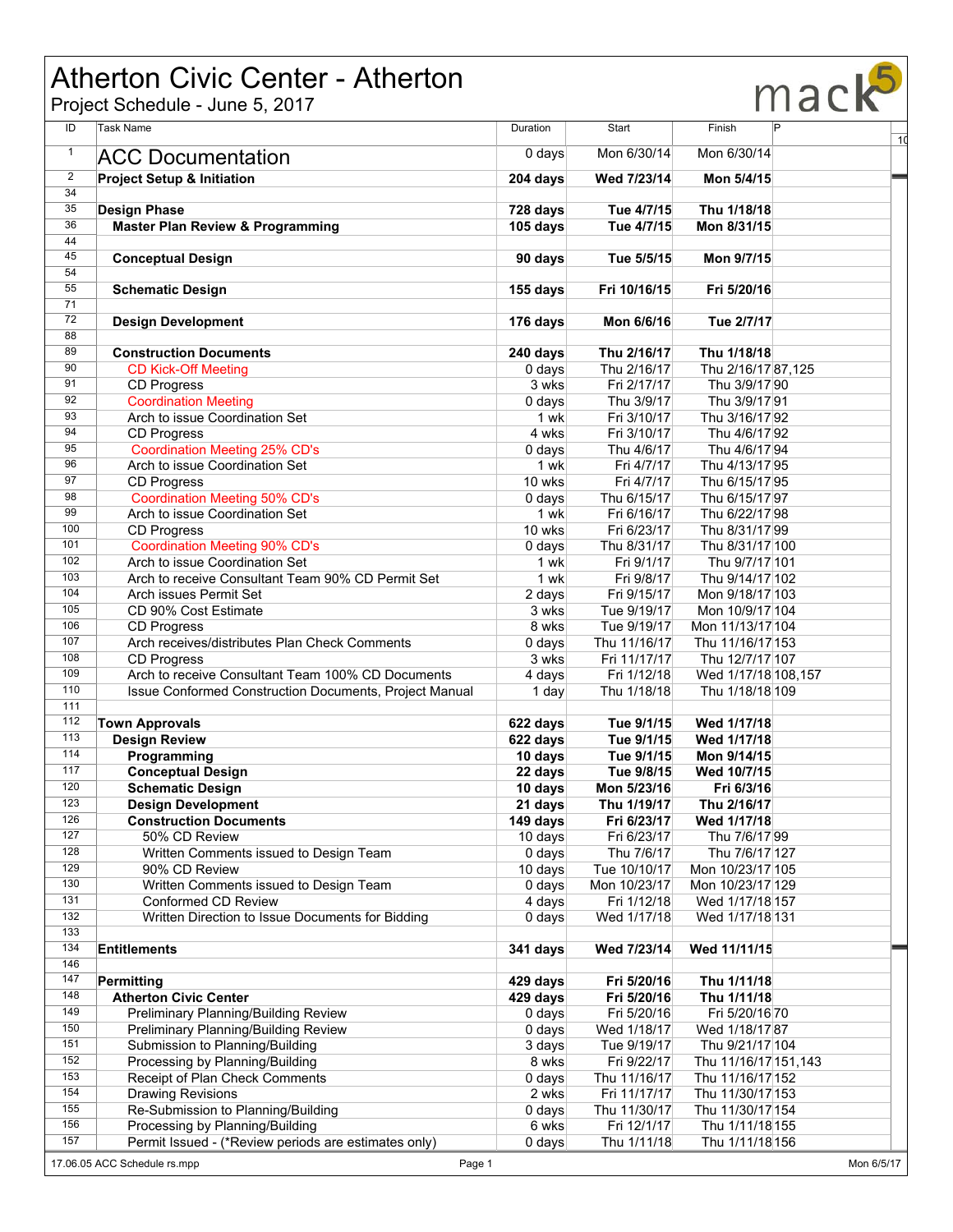# Atherton Civic Center - Atherton

Project Schedule - June 5, 2017



| ID  | Task Name                                                  | Duration          | Start        | Finish              | P                                   |
|-----|------------------------------------------------------------|-------------------|--------------|---------------------|-------------------------------------|
| 158 |                                                            |                   |              |                     | $\overline{10}$                     |
| 159 |                                                            | 239 days          | Mon 4/24/17  | Thu 3/22/18         |                                     |
|     | <b>Bidding Phase</b>                                       |                   |              |                     |                                     |
| 160 | <b>Bidding</b>                                             | 239 days          | Mon 4/24/17  | Thu 3/22/18         |                                     |
| 161 | <b>Issue Contractor RFQ</b>                                | 0 days            | Mon 4/24/17  | Mon 4/24/17         |                                     |
| 162 | RFQ Q&A                                                    | 40 days           | Mon 4/24/17  | Fri 6/16/17 161     |                                     |
| 163 | Contractor SOQ Due                                         | $0$ days          | Thu 6/29/17  | Thu 6/29/17         |                                     |
| 164 | <b>Issue Documents for Bidding</b>                         | 0 days            | Thu 1/18/18  |                     | Thu 1/18/18 132FS+1 day             |
| 165 | <b>Bidding</b>                                             | 8 wks             | Fri 1/19/18  | Thu 3/15/18 164     |                                     |
| 166 | <b>Receive Bids</b>                                        | $0$ days          | Thu 3/15/18  | Thu 3/15/18 165     |                                     |
| 167 | <b>Evaluate Bids</b>                                       | 5 days            | Fri 3/16/18  | Thu 3/22/18 166     |                                     |
| 168 | <b>Town Approval</b>                                       | 0 wks             | Wed 3/7/18   | Wed 3/7/18          |                                     |
| 169 | <b>Execute Construction Agreement</b>                      | 2 wks             | Thu 3/8/18   | Wed 3/21/18 168     |                                     |
| 170 |                                                            |                   |              |                     |                                     |
| 171 |                                                            | 800 days          | Tue 3/28/17  | Mon 4/20/20         |                                     |
|     | <b>Construction Phase</b>                                  |                   |              |                     |                                     |
| 172 | <b>Construction</b>                                        | 800 days          | Tue 3/28/17  | Mon 4/20/20         |                                     |
| 173 | Notice to Proceed                                          | 0 days            | Mon 3/26/18  |                     | Mon 3/26/18 169,218,219,220,15      |
| 174 | Kick-off Meeting                                           | $0$ days          | Mon 3/26/18  | Mon 3/26/18 173     |                                     |
| 175 | Construction                                               | 27 mons           | Tue 3/27/18  | Mon 4/20/20 174     |                                     |
| 176 | <b>FFE Installation</b>                                    | 120 days          | Tue 11/5/19  | Mon 4/20/20         |                                     |
| 177 | FFE Purchasing: Start                                      | $0$ days          | Tue 11/5/19  |                     | Tue 11/5/19 175FS-6 mons, 132       |
| 178 | FFE Installation: Start                                    | $0$ days          | Tue 3/24/20  |                     | Tue 3/24/20 175 FS-1 mon            |
| 179 | <b>FFE</b> Installation: End                               | 1 mon             | Tue 3/24/20  | Mon 4/20/20 178     |                                     |
| 180 | <b>Move Coordination</b>                                   | 260 days          | Tue 3/28/17  | Mon 3/26/18         |                                     |
| 181 |                                                            | 69 days           | Tue 3/28/17  | Fri 6/30/17         |                                     |
| 182 | Inventory<br><b>Administration Inventory</b>               | 69 days           | Tue 3/28/17  | Fri 6/30/17         |                                     |
| 183 |                                                            |                   |              |                     |                                     |
| 184 | Library Inventory                                          | 69 days           | Tue 3/28/17  | Fri 6/30/17         |                                     |
|     | Heritage/Council Inventory                                 | 69 days           | Tue 3/28/17  | Fri 6/30/17         |                                     |
| 185 | Public Works Inventory                                     | 69 days           | Tue 3/28/17  | Fri 6/30/17         |                                     |
| 186 | <b>Surplus</b>                                             | 180 days          | Mon 4/10/17  | Fri 12/15/17        |                                     |
| 187 | Surplus Items                                              | 120 days          | Mon 7/3/17   |                     | Fri 12/15/17 182, 183, 184, 185     |
| 188 | Trash Items (Non Surplus or Storage)                       | 180 days          | Mon 4/10/17  | Fri 12/15/17        |                                     |
| 189 | <b>Site Work</b>                                           | 191 days          | Tue 3/28/17  | Tue 12/19/17        |                                     |
| 190 | Develop Site Work Design Contract                          | 60 days           | Tue 3/28/17  | Mon 6/19/17         |                                     |
| 191 | Design Site Work                                           | 60 days           | Tue 6/20/17  | Mon 9/11/17 190     |                                     |
| 192 | <b>Bid Site Work</b>                                       | 20 days           | Tue 9/12/17  | Mon 10/9/17 191     |                                     |
| 193 | <b>Award Site Work</b>                                     | $10 \text{ days}$ | Tue 10/10/17 | Mon 10/23/17 192    |                                     |
| 194 | <b>Site Work Contract</b>                                  | $10 \text{ days}$ | Tue 10/24/17 | Mon 11/6/17 193     |                                     |
| 195 | <b>Site Work NTP</b>                                       | 1 day             | Tue 11/7/17  | Tue 11/7/17 194     |                                     |
| 196 | Perform Site Work for Modular Buildings                    | 30 days           | Wed 11/8/17  | Tue 12/19/17 195    |                                     |
| 197 | <b>Modular Buildings</b>                                   | 239 days          | Tue 3/28/17  | Fri 2/23/18         |                                     |
| 198 | Determine Temp Office Needs                                | 90 days           | Tue 3/28/17  | Mon 7/31/17         |                                     |
| 199 | Modular Buildings Design/Building Dept                     | 20 days           | Tue 8/1/17   | Mon 8/28/17 198     |                                     |
| 200 | <b>Modular Buildings Permits</b>                           | 15 days           | Tue 8/29/17  | Mon 9/18/17 199     |                                     |
| 201 | State Piggy Back Procurement                               | 15 days           | Tue 9/19/17  | Mon 10/9/17 200     |                                     |
| 202 | Award Modular Buildings                                    | 10 days           | Tue 10/10/17 | Mon 10/23/17 201    |                                     |
| 203 | <b>Modular Buildings Contract</b>                          | $10 \text{ days}$ | Tue 10/24/17 | Mon 11/6/17 202     |                                     |
| 204 | Modular Buildings NTP                                      | 1 day             | Fri 1/12/18  | Fri 1/12/18 203,157 |                                     |
| 205 | Install Modular Buildings (Including Interior Improvements | 30 days           | Mon 1/15/18  | Fri 2/23/18 196,204 |                                     |
| 206 |                                                            |                   |              |                     |                                     |
| 207 | <b>Storage Pods</b>                                        | 169 days          | Tue 3/28/17  | Fri 11/17/17        |                                     |
|     | Aquire permissioin from Caltrans to locate PODS in front   | 60 days           | Tue 3/28/17  | Mon 6/19/17         |                                     |
|     | of bike lockers                                            |                   |              |                     |                                     |
| 208 | PODS Procurement                                           | 30 days           | Fri 9/1/17   |                     | Thu 10/12/17 182, 183, 184, 185, 20 |
| 209 | PODS Agreement                                             | $10 \text{ days}$ | Fri 10/13/17 | Thu 10/26/17 208    |                                     |
| 210 | <b>PODS Coordination</b>                                   | $10 \text{ days}$ | Fri 10/27/17 | Thu 11/9/17 209     |                                     |
| 211 | PODS NTP                                                   | 1 day             | Fri 11/10/17 | Fri 11/10/17 210    |                                     |
| 212 | Install PODS                                               | 5 days            | Mon 11/13/17 | Fri 11/17/17 211    |                                     |
| 213 | Move                                                       | 147 days          | Fri 9/1/17   | Mon 3/26/18         |                                     |
| 214 | <b>Mover Procurement</b>                                   | 30 days           | Fri 9/1/17   |                     | Thu 10/12/17 182, 183, 184, 185     |
| 215 | Mover Agreement                                            | 10 days           | Fri 10/13/17 | Thu 10/26/17 214    |                                     |
| 216 | <b>Mover Coordination</b>                                  | 10 days           | Fri 10/27/17 | Thu 11/9/17 215     |                                     |
| 217 | Mover NTP                                                  | 1 day             | Mon 2/26/18  |                     | Mon 2/26/18 205, 212, 216           |
|     |                                                            |                   |              |                     |                                     |
|     | 17.06.05 ACC Schedule rs.mpp<br>Page 2                     |                   |              |                     | Mon 6/5/17                          |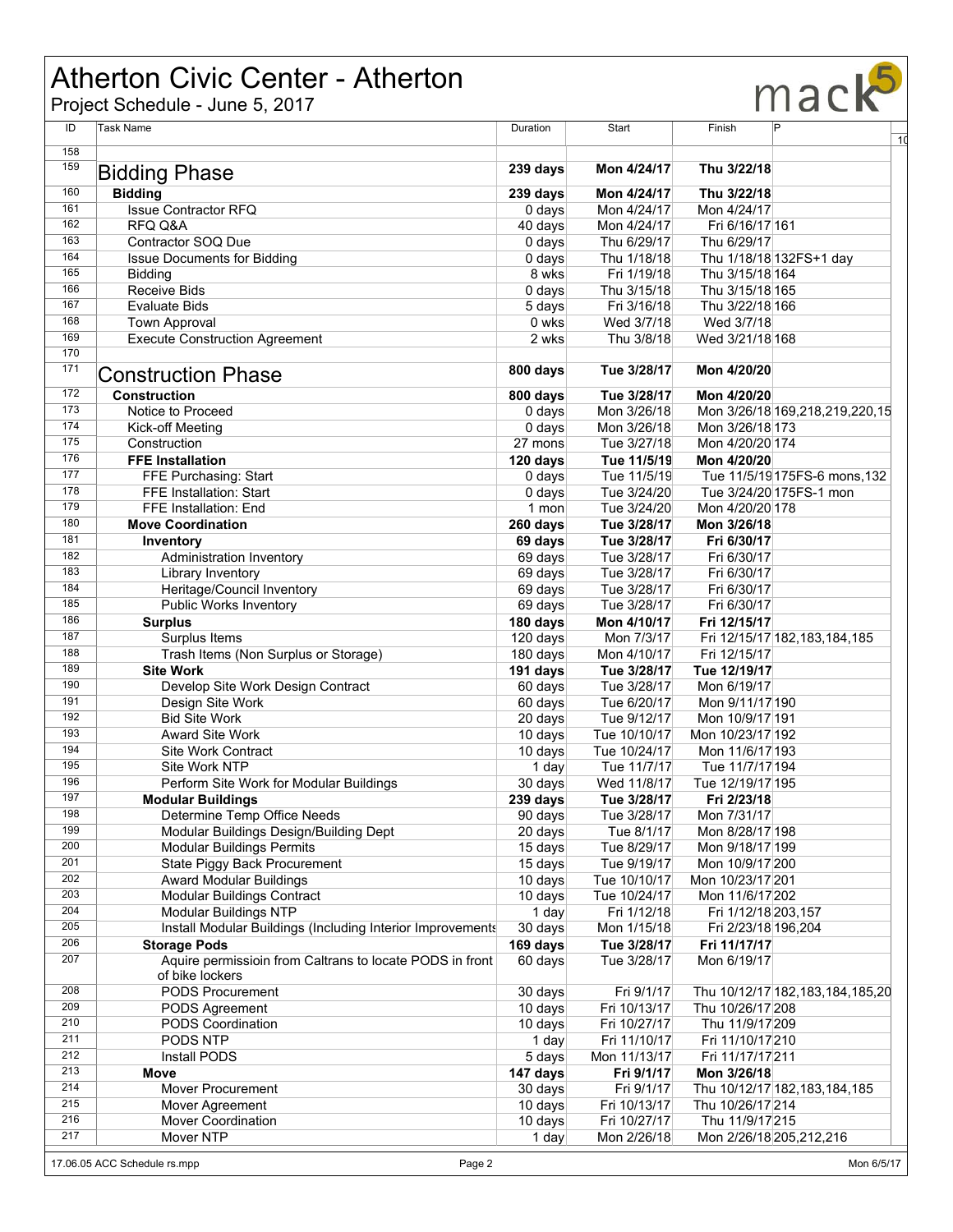# Atherton Civic Center - Atherton

|     | <b>Atherton Civic Center - Atherton</b><br>Project Schedule - June 5, 2017 |          |             | mack                      |    |
|-----|----------------------------------------------------------------------------|----------|-------------|---------------------------|----|
| ID  | Task Name                                                                  | Duration | Start       | Finish                    | 10 |
| 218 | Move Admin/Heritage Items into Storage (Library has<br>their own storage)  | 20 days  | Tue 2/27/18 | Mon 3/26/18 187, 217, 212 |    |
| 219 | Move Library to Modular Buildings                                          | 20 days  | Tue 2/27/18 | Mon 3/26/18 187,217       |    |
| 220 | Move Heritage and City Council                                             | 20 days  | Tue 2/27/18 | Mon 3/26/18 187,217       |    |
| 221 |                                                                            |          |             |                           |    |
| 222 | <b>Project Opening</b>                                                     | 20 days  | Tue 4/21/20 | Mon 5/18/20               |    |
| 223 | <b>Staff Opening</b>                                                       | l mon    | Tue 4/21/20 | Mon 5/18/20 179           |    |
| 224 | <b>Public Opening</b>                                                      | 0 days   | Mon 5/18/20 | Mon 5/18/20 223           |    |